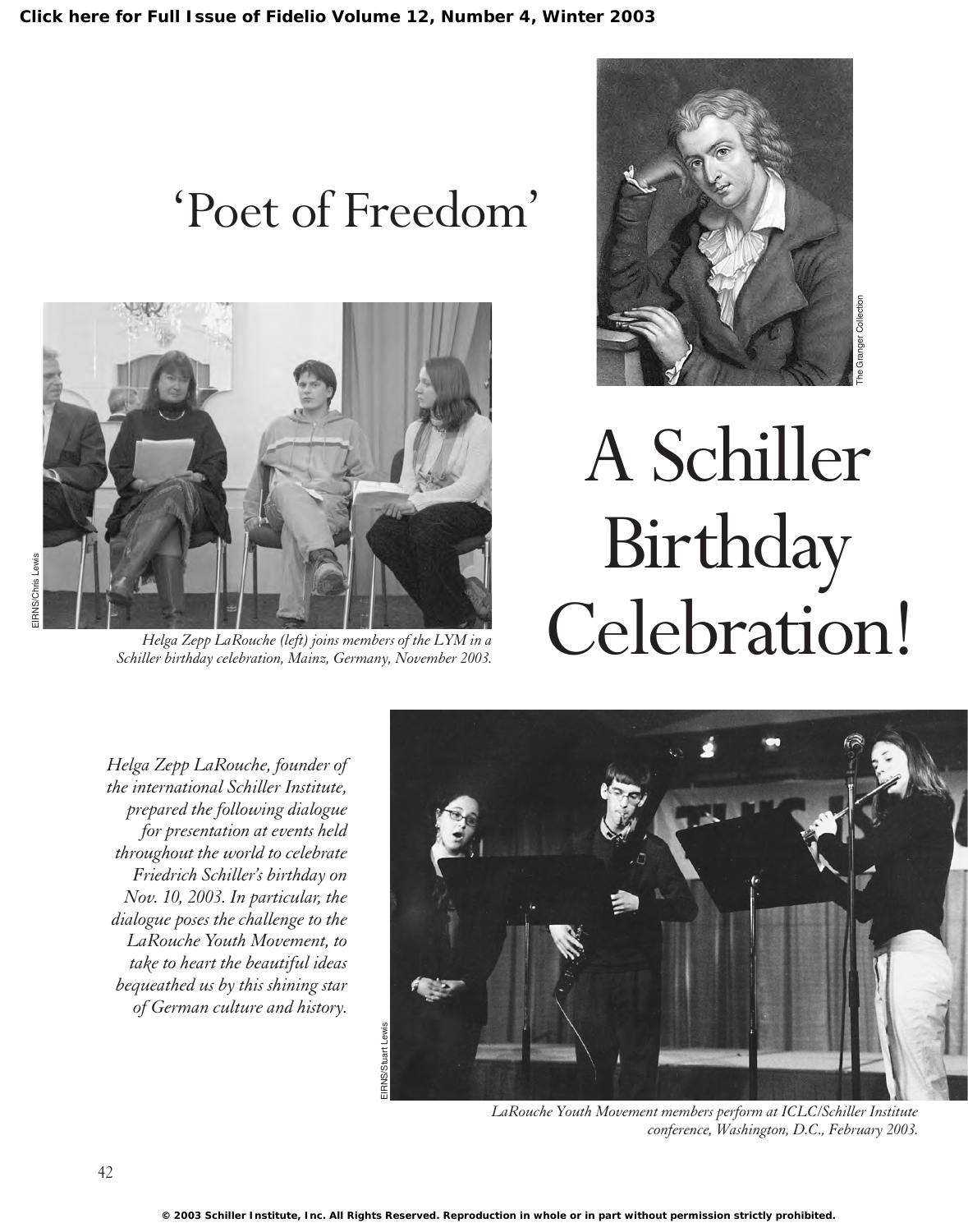### *On Humanity— 'You can never think greatly enough about it; 'How you carry it in your bosom, you imprint upon your deeds.'*



*LYM members present the Rütli Oath scene from "William Tell," February 2003.*

#### **First Speaker:** Good evening!

You all treasure our great "Poet of Freedom," Friedrich Schiller, whose 244th birthday we celebrate this evening. And therefore it will be easy for you to observe the present time with his eyes, and consider from his point of view what Classical art can perhaps effect today.

Therefore, we will proceed in a manner directly opposite to that of the representatives of the avant-garde theater: We do not want to "modernize" the ideas of Schiller with the banal traits of the present time, but rather, we want to ask ourselves, how we actually stand today when measured against Schiller's standards.

If we remember how Schiller described the moral conditions of his time in "On Grace and Dignity"—what would he say today? The majority of our civilization seems to be even more brutalized than in Schiller's time. Most of humanity suffers unbearable privation, while another part is enslaved to a senseless desire for consumption. A spiral of violence terrorizes mankind in ever more regions of the world, but oddly enough, we find this violence in films, on television, and the Internet to be "entertaining"—otherwise the "Terminator" could not have become the Governor of California. An apparently boundless increase in pleasure-seeking by part of the society, has led to the fact that the ability to distinguish between right and wrong has been widely lost: One should only not let oneself get caught, is instead the precept.

A large part of humanity lacks the minimum prerequisites for a life worthy of man, while those who are not affected manifest an astoundingly brutal indifference to this deplorable state of affairs. Universal history is full of examples that show that civilizations which exhibit a comparable paradigm, are lawfully destroyed.

Schiller was absolutely conscious of the fact that European history is characterized by two completely opposed traditions: One proceeds from the fact

that man is only a being of sensuous experience. Plato describes this case in his famous "Cave" metaphor, where man sits in a barely lit cave, and does not regard the actual occurrences taking place outside his visual sphere, but rather their shadows, as reality. Such a man, imprisoned in the world of sensuous experience and desire, is robbed of his actual humanity, and Schiller has made every effort in all of his work, in all of its aspects, to lift his reader and audience out of this miserable condition.

And thus our poet acted very polemically, for he wanted to hold up a mirror to his contemporaries imprisoned in this condition, because self-knowledge is the first step to overcoming such a problem. But, perhaps, he wrote not only for his own contemporaries; perhaps he had a presentiment of the public in the football stadium or at the pop concert and rave-parties?

**Speaker A:** It seems that he writes thus in "On Grace and Dignity":

If, on the other hand, the person, subjugated by needs, allows natural instinct unfettered rule over himself, then, along with his inner autonomy, every trace of freedom in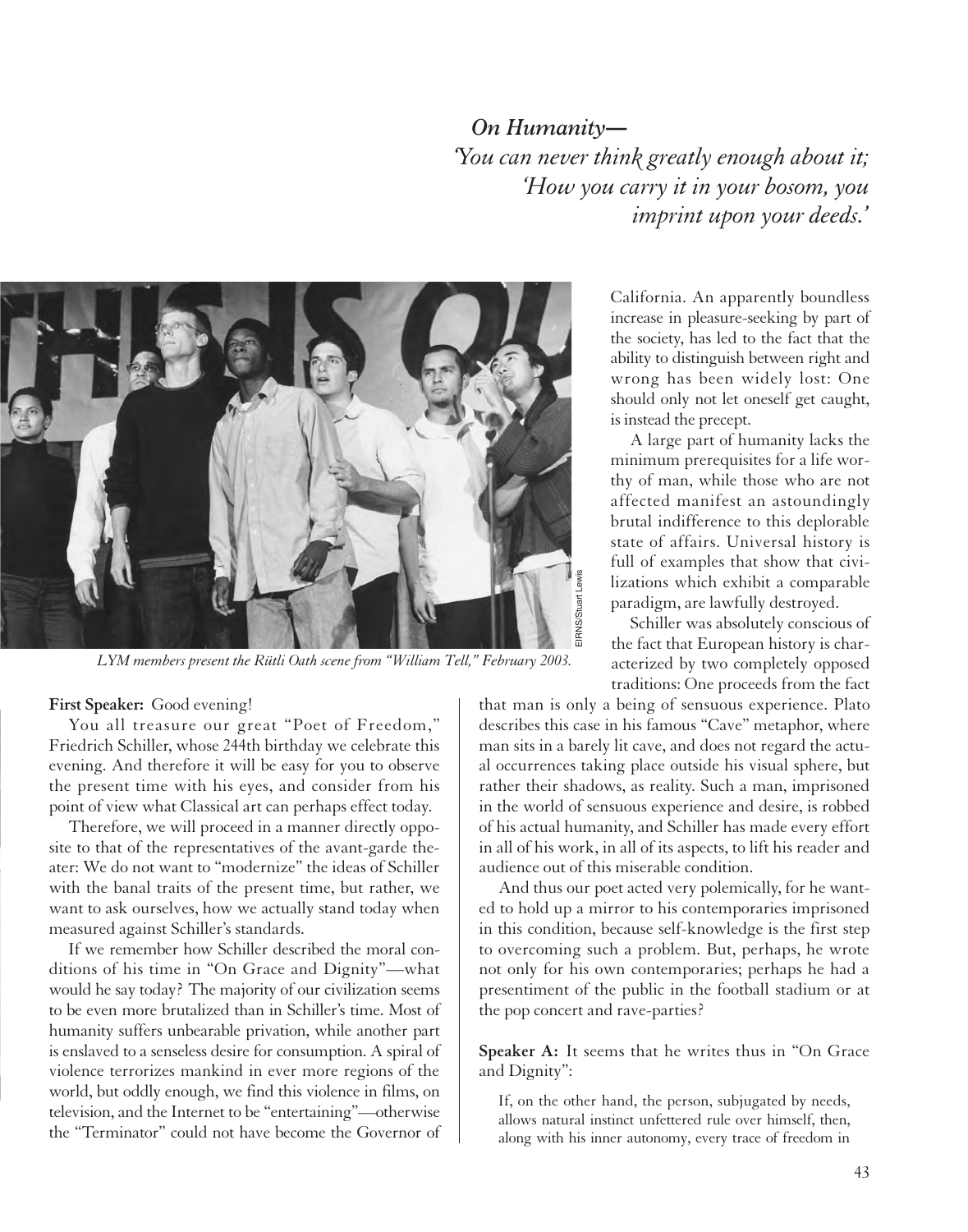his form vanishes as well. Only bestiality speaks forth from the rolling, glassy eye, the lusting, open mouth, the strangled, trembling voice, the quickly gasping breath, the trembling limbs, from the entire flaccid form. All resistance of moral power has given way, and nature in him is set in total freedom.

But, just this total cessation of self-activity, which usually ensues in the moment of sensuous longing, and even more in the enjoyment of it, also sets raw matter, previously constrained by the balance of active and passive forces, momentarily free. The dead forces of nature begin to take the upper hand over the living ones of organization; form begins to be repressed by mass, humanity by common nature.

The soul-beaming eye becomes lustreless, or stares glassily and vacant out of its socket; the fine, rosy color of the cheeks thickens into a coarse and uniform bleachy flush; the mouth becomes a mere hole, since its form is no longer

Youth: But wait a minute, I think it is totally uncool, if you use people who go to pop and rave parties as an example of being imprisoned in sensuous desires. I admit that it is not especially original, when millions of young people all practice basically the same songs, to get themselves ready for "American Idol."

But it becomes painful, when my mother always wants to go to the disco with my sister. And when my old man with his bald head and pony tail follows his Abba nostalgia. That fits Schiller's earlier description.

And overall, I do not find it exactly super, the kind of world the Baby Boomers gave to the present youth generation. Somehow, everyone thinks only about his own advantage, they have all filled their pockets—so now, when we young people want to know what the future is going to look like for us, we only hear: Save, Save, Save.

*Scene from "William Tell," LYM cadre school, Seattle, August 2003.*

the effect of active, but of waning forces; the voice and sighing breath, nothing but noises, by means of which the heavy chest seeks relief, and betrays now merely a mechanical need, but no soul.

In a word: with the freedom which sensuousness usurps unto itself, beauty is inconceivable. . . . A person in this condition outrages not merely moral sensibility, which unyieldingly demands the expression of humanity; the aesthetical sensibility, too, which satisfies itself not with mere matter, rather seeks free pleasure in the form, will turn away in disgust from such a sight, in which only lusts can find their account. (*Friedrich Schiller, Poet of Freedom,* Vol. II, pp. 362-363\*)

Somehow that is completely stupid.

#### **Speaker A:**

In his deeds man paints himself, and what form it is, which is reflected in the drama of the present time! Here, return to a savage state; there, a state of enervation: The two greatest extremes of human degeneration, and both united in one space of time.

In the lower and more numerous classes, brutal lawless instincts present themselves to us, which unleash themselves after the dissolved bond of the civil order, and hasten with unruly fury to their animal satisfaction. ("On the Aesthetical Education of Man," Vol. I, p. 230)

On the other side, the civilized classes give us the still adverse sight of slack-

ness and of a depravity of character, which revolts so much the more, because culture itself is its source. I no longer remember, which ancient or modern philosopher made the observation, that the more noble would be in its destruction the more horrible, but one will find it true as well in the moral. From the son of nature emerges, when he indulges in excess, a raving madman; from the pupil of art, a worthless villain. The enlightenment of the understanding, on which the refined classes not entirely with injustice pride themselves, shows in the whole so little an ennobling influence on the inner convictions, that it rather strengthens the corruption through maxims. (Vol. I, p. 231)

**First Speaker:** It is noteworthy that the people who have up to now profited from the ruling system, and have thought that everyone can become a millionaire by specu-



44

 $\overline{\phantom{a}}$ 

Excerpts from the works of Schiller are taken from the four-volume *Friedrich Schiller, Poet of Freedom,* ed. by William F. Wertz, Jr. (Washington, D.C.: Schiller Institute).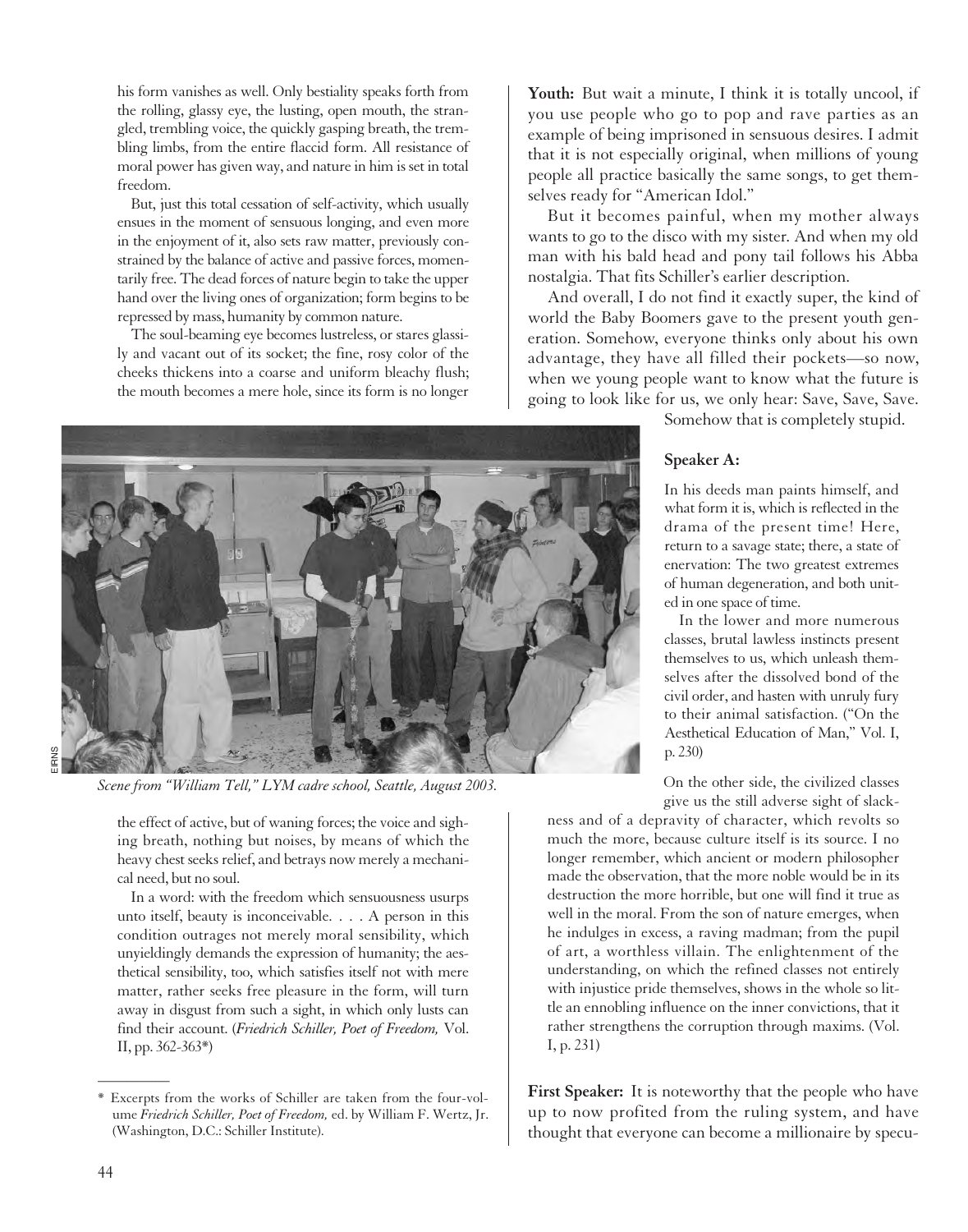lating on the stock market, seem to notice nothing about the general indolence and depravity of the character of society. Now suddenly, when it becomes obvious that not only are the bubbles in the financial markets bursting, but rather, that the real economy is in a free fall, and all coffers are empty, the satisfied complacency receives a deep rupture. The change in the values of a society in which people were proud to produce the best products in the world, back to an amusement and consumer society, took place over 30 years in many small steps. The result is a spiritual retrogression of the whole population, as one can see in the entertainment industry, but also in academic life.

**Speaker B:** Schiller already spoke about this in his 1789 inaugural address at the University at Jena:

The course of studies which the scholar who feeds on bread alone sets himself, is very different from that of the philosophical mind. The former, who for all his diligence, is interested merely in fulfilling the conditions under which he can perform a vocation and enjoy its advantages, who activates the powers of his mind only thereby to improve his material conditions and to satisfy a narrow-minded thirst for fame, such a person has no concern upon entering his academic career, more important than distinguishing most carefully those sciences which he calls 'studies for bread,' from all the rest, which delight the mind for their own sake. Such a scholar believes, that all the time he devoted to these latter, he would have to divert from his future vocation, and this thievery he could never forgive himself.

*Scene from "William Tell," LYM cadre school, Seattle, August 2003.*

in whichever science it be, makes their poverty apparent; their foils are bitterness, insidiousness, and desperation, for, in the school system they defend, they do battle at the same time for their entire existence. On that score, there is no more irreconcilable enemy, no more jealous official, no one more eager to denounce heresy than the bread-fed

The less his knowledge rewards him on its own account, the more he devours acclaim thrown at him from the outside; he has but one standard for the work of the craftsman, as well as for the work of the mind—effort. Thus, one hears no one complain more about ingratitude than the bread-fed scholar; he seeks his rewards not in the treasures of his mind—his recompense he expects from the recognition of others, from positions of honor, from personal security. If he miscarries in this, who is more unhappy than the bread-fed scholar? He has lived, worried, and worked in

vain; he has sought in vain for truth, if for him this truth not transfer itself into gold, published praise, and princely favor.

Pitiful man, who, with the noblest of all tools, with science and art, desires and obtains nothing higher than the day-laborer with the worst of tools, who, in the kingdom of complete freedom, drags an enslaved soul around with him! (Vol. II, p. 256)

**First Speaker:** The problem lies simply in the fact that in the world of sensuous experience, no solutions are possible on a higher level, because one can not at all think beyond the apparently self-evident Here and Now. The bread-fed academic is relatively harmless, but when things are treated in this way in grand politics, it leads to a catastrophe. This is the case in all of Schiller's dramas: If the leading person, the hero, the heroine, can elevate himself above

("What Is, and To What End Do We Study, Universal History?," Vol. II, pp. 254-55)

. . . Once he has run his course and attained the goal of his desires, he dismisses the sciences which guided him, for why should he bother with them any longer? His greatest concern now is to display these accumulated treasures of his memory, and to take care, that their value not depreciate. Every extension of his bread-science upsets him, because it portends only more work, or it makes the past useless; every important innovation frightens him, because it shatters the old school form which he so laboriously adopted, it places him in danger of losing the entire effort of his preceding life.

Who rants more against reformers than the gaggle of bread-fed scholars? Who more holds up the progress of useful revolutions in the kingdom of Knowledge than these very men? Every light radiated by a happy genius,

EIRNS



scholar.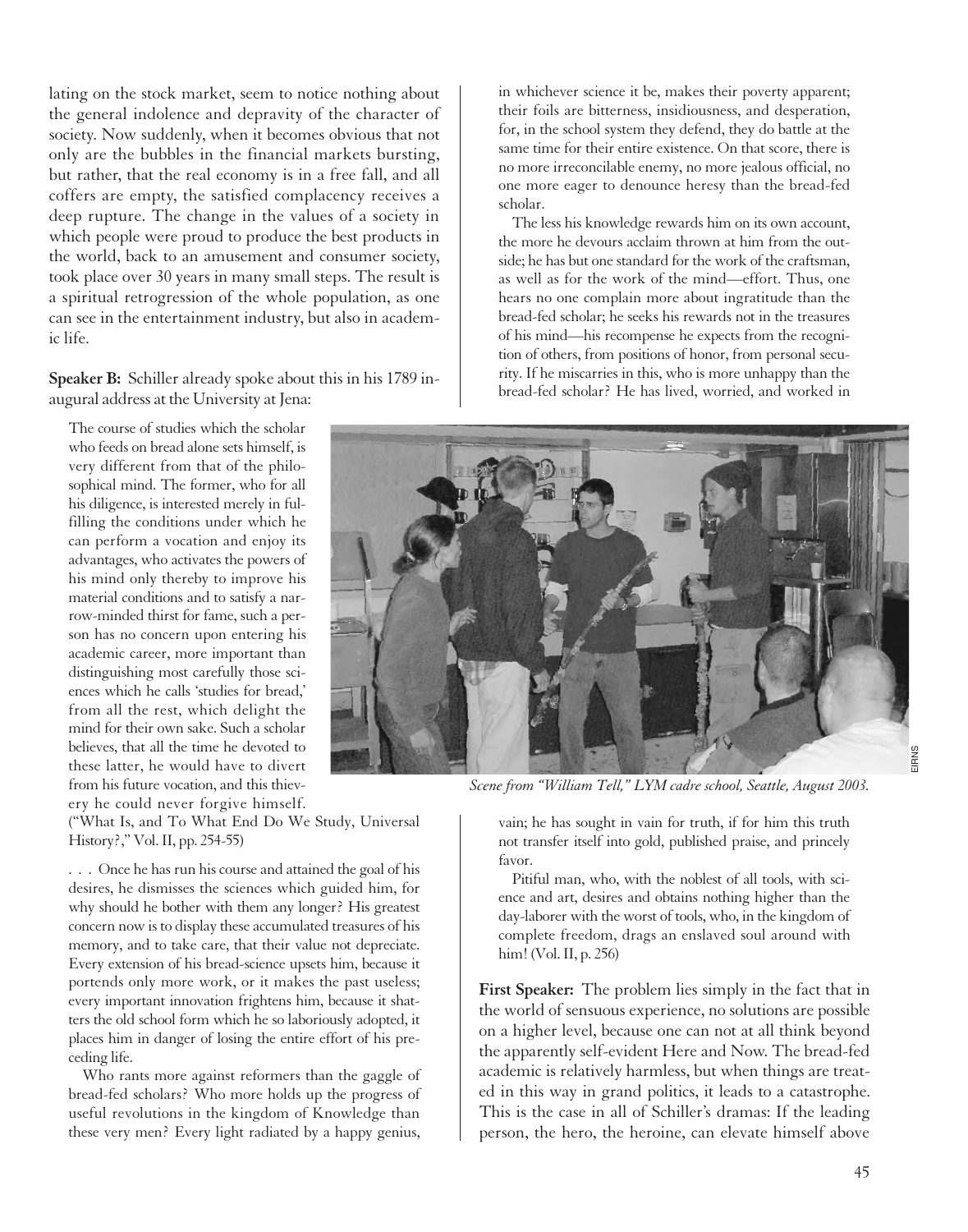the level of sensuous self-interest, then the drama ends positively, as in the case of Joan of Arc or William Tell. If he can not do so, then the drama ends as tragedy.

For example, in *Mary Stuart,* the play comes to the famous exchange between the two Queens, which demonstrates how chances are squandered, if each person only allows his emotions to run freely. The English Queen, Elizabeth, the daughter of Henry VIII and Anne Boleyn, fears a deadly rival in the Catholic Mary. Mary, Queen of Scotland, has been raised in France, and has certain claims on the English throne. When Mary flees to England in the face of a revolt of her own lords and seeks help from Elizabeth, the latter illegally imprisons her, and executes her in 1587:

(MARY *pulls herself together and wants to move toward* ELIZA-BETH, *but at half way stands still shuddering, her demeanor expresses the most intense struggle*)

ELIZABETH: How, my Lords?

Who was it then, who did announce to me One bowed down low? I find a prideful one, In no way by misfortune humbled.

#### MARY: Be't!

I will submit myself as well to this. Fare well, unconscious pride o'th' noble soul! I will forget, who 'tis I am, and what I suffer, I will cast myself 'fore her, Who thrust me into this humiliation (*She turns towards the* QUEEN) The Heavens have decided for you, Sister! Your happy head is crowned by victory, The *Godhead* I adore, which raised you up! (*She falls down before her*) Yet be *you* also nobleminded, Sister! Let me not lie disgracefully, your hand Stretch out, extend to me the royal rights, To elevate me from this deep decline.

ELIZABETH (*stepping back*):

You're in the place which suits you, Lady Mary! And thankfully I praise my God's good grace, Who hath not wished, that at your feet I should So lie, as you are lying now at mine.

MARY (*with mounting emotion*):

Think of the change of all things human! Gods live, who vengeance take on arrogance! Revere them, fear them, these most dreadful ones, Who hurled me down before your very feet— For the sake of these strange witnesses, don't honor Yourself in me, profane not, sully not The blood o'th' Tudor, which within my veins Flows as it doth in yours—O God in heaven! Stand not there, rough and unavailing, like Some rocky cliff, which one who hath been stranded With great exertion vainly strives to seize.

My all, my life, my destiny depends Upon the power of my words, my tears, Release *my* heart, so that I may move yours! If you regard me with this icy look, My shudd'ring heart locks itself up, the stream Of tears runs dry, and freezing horror fetters The words of supplication in my bosom.

ELIZABETH (*cold and stern*):

What do you have to say to me, Lady Stuart? You've wished to speak with me. I shall forget The Queen, who hath been grievously abused, To do the pious duty of the sister, And grant I you the solace of my sight. The drive of magnanimity I follow, Expose myself to rightful blame, that I've So far descended—for you know, That you have wanted to effect my murder.

MARY: By what means shall I make a start, how shall I prudently arrange the words, so that They grip your heart, but not give you offense! O God, give power to my speech, and take From it each thorn, which could do harm! Yet I Cannot speak for myself, without severely Indicting you, and I will not do that. —The way you've acted towards me is not right, Because I am a Queen like you, and you Have kept me locked up as a prisoner, I came to you as a supplicant, and you, The holy law of hospitality, The people's holy right in me deriding, Confined me inside dungeon walls, my friends, My servants then are cruelly torn from me, I am abandoned to unworthy want, I'm placed before an ignominious court— Nought more thereof! May an oblivion Eterne bedeck, what cruelties I bore. —See! Everything I would ascribe to fate, *You* are not guilty, also *I'm* not guilty, An evil spirit rose from the abyss, To set on fire the hatred in our hearts, By which our tender youth was torn in two. It grew with us, and evil-minded men Did fan the grievous flames with their own breath. Insane fanatics amply did equip With sword and dagger the uncalled for hand— That is the curséd destiny of kings, That they, divided, rend the world in hate, And let the furies of all discord loose. —Now 'twixt us there's a foreign tongue no more, (*approaches her confidingly and with a flattering tone*) We stand now face to face with one another. Now, Sister, speak! Point out to me my guilt, I wish to give you total satisfaction. Ah, that you then had granted me a hearing, When I so urgently besought your eye! It never would have come so far, nor would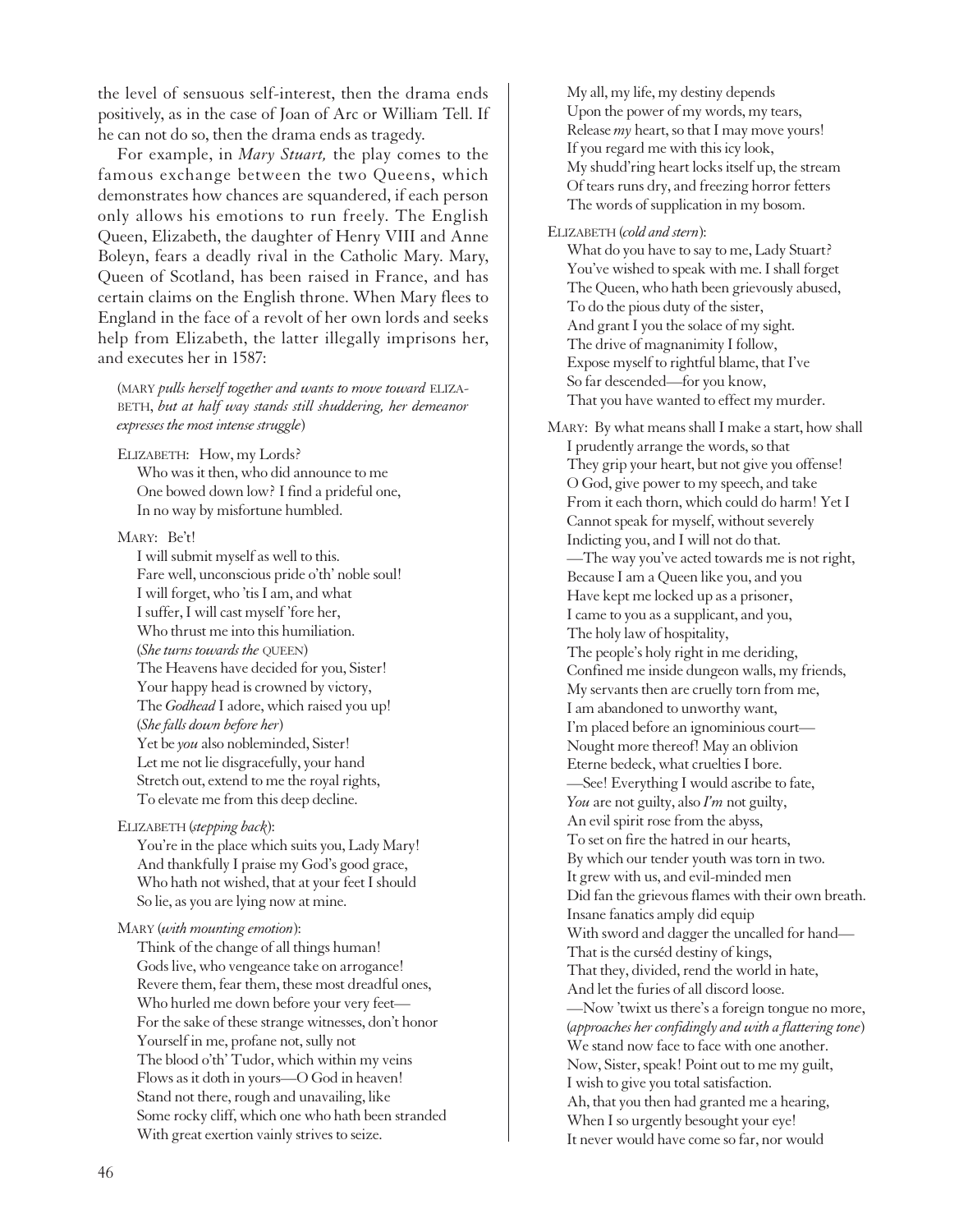Have happened now in this unhappy place This miserable, unhappy rendezvous.

ELIZABETH: My lucky star protected me, so that I did not lay the adder to my breast. —Not destiny, but your own blackened heart Indict, the wild ambition of your house. Between us nothing hostile had occurred, When your proud uncle, the imperious priest, Who after every crown his daring hand Extends, threw down the gauntlet unto me, Deluded you, to take my coat of arms, To claim my royal title as your own, To enter into mortal combat with me— Whom did he not call up to fight against me? The priest's tongue-lashing and the people's sword, The frightful arms of pious lunacy, Here even, in my kingdom's peaceful seat, He fanned the flames against me of revolt— Yet God is with me, and the prideful priest Did not retain the field—My head it was The stroke had threatened, and it's yours which falls!

MARY: I stand i'th' hand of God. You won't exempt Yourself so bloodily from pow'r that's yours—

ELIZABETH: Who then shall hinder me? Your uncle gave The standard for all kings throughout the world, *How*one concludes a peace with enemies, My school be that of Saint Bartholomew! To me what's blood relation, nation's law? The church can break the bands of every duty, It hallows breach of truth and regicide, I practice only that which your priests teach. Say then! What pledge is granted me for you, If I magnanimously release your bonds? And with what lock can I secure your faith, Which by Saint Peter's key cannot be opened? My only surety is force alone, There's no alliance with the brood of snakes.

MARY: O that is your unhappy dark suspicion! You've constantly regarded me as but An enemy and foreigner. Had you Declared me as your heiress, as to me Is due, so had then gratitude and love In me obtained for you a loyal friend And relative.

ELIZABETH: Abroad, my Lady Stuart, Your friendship is, your house the papacy, Your brother is the monk—yourself, declare To be the heiress! The perfidious snare! That yet within my life you would seduce My people, a duplicitous Armida Entangle cunningly the noble youth Throughout my realm within your wanton nets— That all would then devote themselves to th' new Arising sun, and I—

MARY: Would rule in peace! I give up any claim upon this realm. Alas, my spirit's pinions have been lamed, Greatness no longer tempts me—You've attained It, I am only Mary's shadow now. In lengthy prison shame my noble valor Hath broken down—You've done the uttermost To me, you have destroyed me in my bloom! —Now bring it to an end, my sister. Speak The word, for whose sake you have now come here, For ne'er will I believe, that you have come, In order cruelly to deride your victim. Pronounce this word. Say to me: "Mary, you Are free! You have already felt my power, My generosity now learn to honor." Say it, and I will then receive my life, My freedom as a present from your hand. —One word makes everything undone. I wait For it. O let me not too long await it! Woe's you, if with this word you do not end! For if not bringing blessings, gloriously, Like to a Godhead you now leave me—Sister! Not for this whole abundant island, not For all the countries, which the sea embraces, Would I 'fore you thus stand, as you 'fore me!

ELIZABETH: Do you at last admit you are defeated? Are your intrigues now done? No more assassins Are on the way? Will no adventurer For you again his doleful knighthood venture? —Yes, it is finished, Lady Mary. You'll seduce None more 'gainst me. The world hath other cares. No one is covetous of being your— Fourth husband, for your suitor you destroy, Just like your husbands!

MARY (*starting*): Sister! Sister! O God! God! give me self-control!

ELIZABETH (*regards her at length with a look of proud disdain*): Those then, Lord Leicester, are the winsome charms, Which no man views unpunished, next to which No other woman may dare place herself! Forsooth! *This* fame was cheaply to be gained, To be the *universal* beauty costs Nothing but to be *commonplace* for all!

MARY: That is too much!

ELIZABETH (*laughing derisively*): Now you are showing your True face, 'til now 'twas but the mask.

MARY (*fuming with rage, yet with a noble dignity*): My failures have been human and from youth, I was seduced by pow'r, I have it not Concealed and kept in secret, false appearance I have despised, with royal candidness. The worst of me the world knows well and I Can say, that I am better than my fame.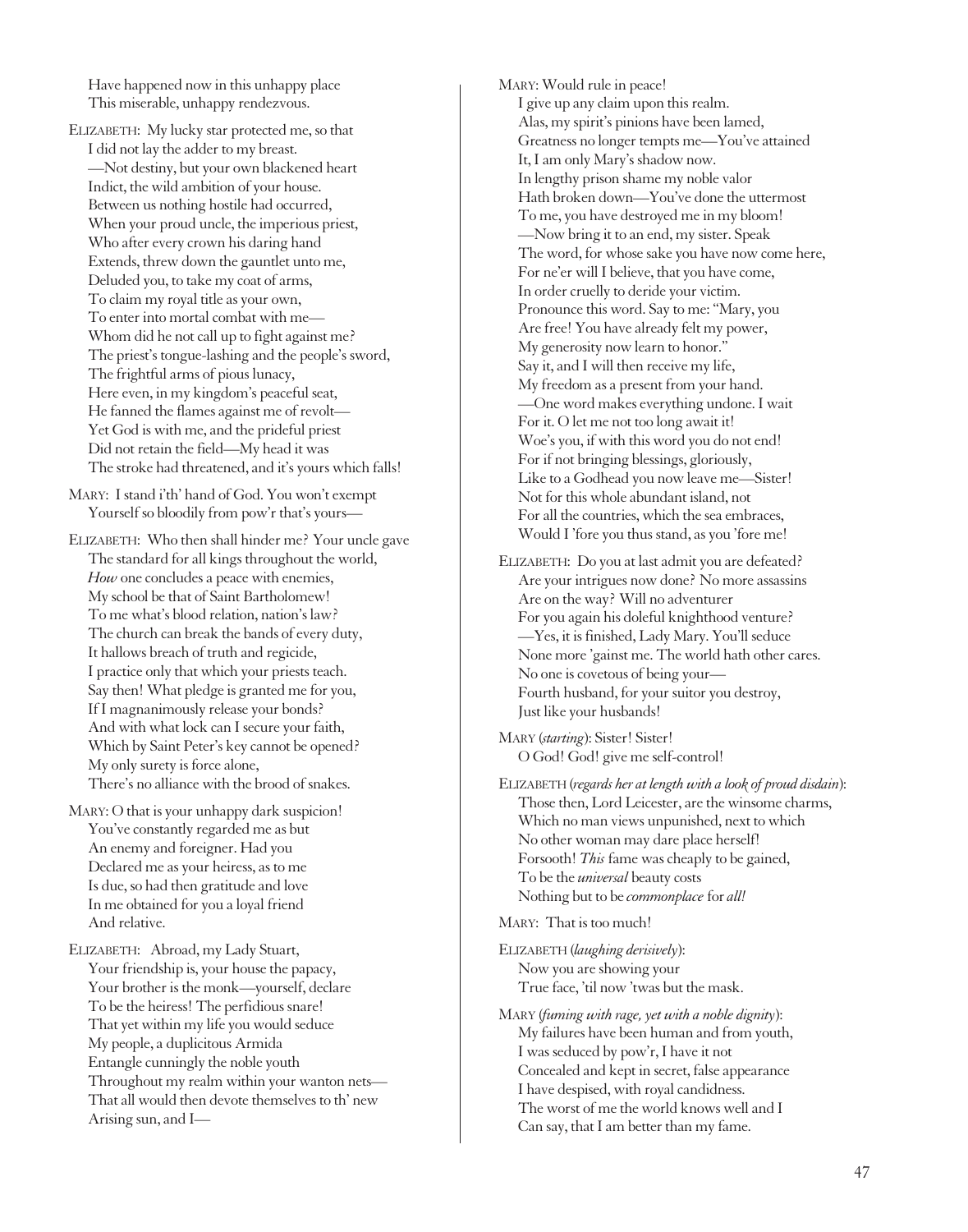Woe's you, when from your deeds it one day draws The cloak of honor, with which you with glister Conceal the savage fire of furtive lusts. Not worthiness did you inherit from Your mother, one knows, for which virtue's sake Anne Boleyn was compelled to mount the scaffold. . . .

#### . . . I have

Endured what human nature can endure. Fare well, lamb-hearted equanimity. ... The throne of England by a bastard is Profaned, the noble-hearted British people Have been defrauded by a cunning juggler. —If right did rule, then in the dust *you* now Would lie before me, for *I* am your king.

> (ELIZABETH *exits quickly, the lords follow her in highest dismay*) (*Mary Stuart,* Vol. IV, pp. 152-158)



*The Marquis of Posa and King Philip II, in "Don Carlos," Shakespeare Theatre, 2001.*

Young Girl: My goodness, that's quite a fight!

**First Speaker:** Yes, if the piece were to end there, then it would almost be modern. But with Schiller, Mary now undergoes a development, she achieves a sublime state of mind, and even though Elizabeth has her killed, Mary is internally free.

But Schiller also has examples in his dramas, of how his heroes can struggle to rise from the level of sensuous entanglement to the level of reason. In *Don Carlos,* for example, Elisabeth succeeds in pulling Carlos out of his "Schwärmerei" and in making him conscious of his historical responsibility.

**Speaker A:** Don Carlos, the heir to the Spanish throne, was engaged to Elisabeth of Valois, before his father, Philip II, married her—making her Queen of Spain, and Carlos's step-mother. Carlos has not reconciled himself to this, and nurtures the love of his previous fiancée, which in the Spain of the Inquisition is naturally hopeless:

#### **CARLOS**

(*thrown down before the* QUEEN): So is it finally here, the precious moment, And Carl may dare to touch this cherished hand!—

QUEEN: What kind of step—and what a culpable, Adventuresome surprise! Stand up! We are Discovered now. My retinue's nearby.

CARLOS: I'll not stand up—here will I ever kneel. Upon this spot I'll lie enchantedly. I shall take root in this position—

QUEEN: Madman!

- Unto what boldness doth my favor lead you?
- How? Do you know, that 'tis the Queen, that 'tis

The mother, to whom this audacious speech Is now directed? Do you know, that I— That I myself of this surprise invasion Unto the King—

CARLOS: And that I then must die! They'd drag me straight from here onto the scaffold! One moment, to have lived in paradise, Will not be bought too dearly with my death.

QUEEN: And what then of your Queen?

CARLOS (*stands up*): God, God! I'll go— I shall indeed forsake you.—Must I not, When you demand it thusly? Mother! Mother!

How frightfully you play with me!

One half a glance, one sound from out your mouth Enjoins me, both to be and pass away. What do you want, that yet should come to pass? What can there be beneath this sun, that I Will not make haste to sacrifice, if you So wish it?

QUEEN: Fly from me.

One sign,

CARLOS: O God!

QUEEN: This one

Thing only, Carl, wherefore I conjure you With teardrops—Fly from me!—before my ladies— Before my jailers find you here with me Together, and then bring the major news Before your father's ears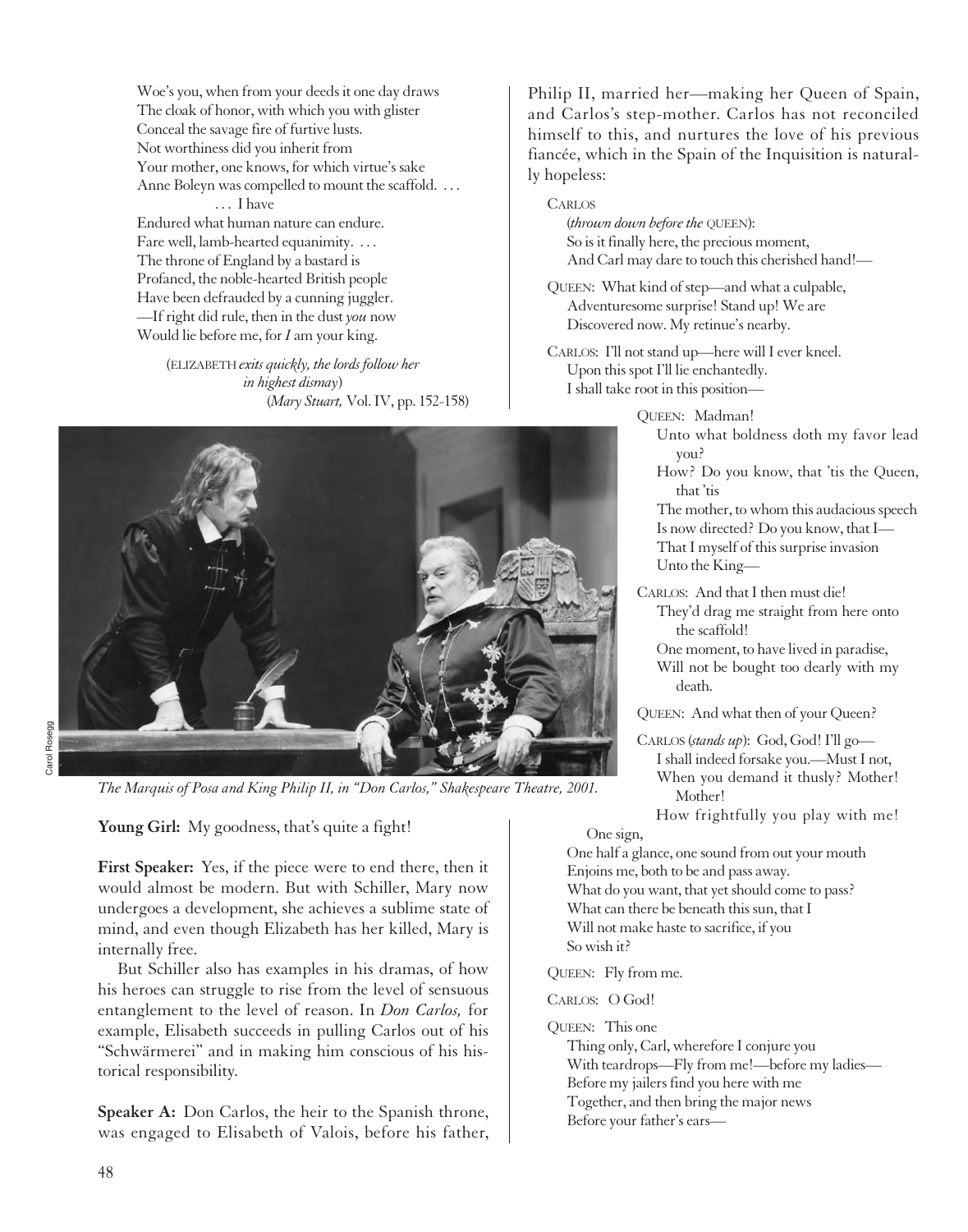CARLOS: I shall await My destiny—and be it life or death. What? Have I concentrated all my hopes Upon this single moment, which doth grant You to me without witnesses at last, That bogus terrors duped me at the goal? No, Queen! The world can move a hundred times, A thousand times upon its poles before This favor of coincidence repeats.

- QUEEN: And that it should not in eternity. Unhappy man! What do you want from me?
- CARLOS: O Queen, that I have struggled, struggled, as No mortal ever struggled to this day, Let God then be my witness—Queen, in vain! Behind me is my valor. I succumb.
- QUEEN: No more of this—for my repose's sake—
- CARLOS: You once were mine—in view of all the world

Awarded to me by two mighty thrones, Conferred on me by heaven and by nature,

And Philip, Philip's stolen you from me—

QUEEN: He is your father.

CARLOS: And your husband.

QUEEN: Who Bequeaths to you the world's most mighty realm.

CARLOS: And you as mother—

QUEEN: Mighty God! You rave—

- CARLOS: And knows he too how rich he is? Hath he
	- A feeling heart, to treasure that of yours?

I'll not lament it, no, I shall forget, How happy past all utterance were I Become to have your hand—if he but is. But he is not.—That, that is hellish torment! That he is not and never shall become. Thou tookst my heaven from me, only to Annihilate it there in Philip's arms.

QUEEN: Abominable thought!

CARLOS: O yes, I know,

Who was the author of this marriage—and I know, how Philip loves and how he woo'd. Who are you then within this realm? Let's hear, By chance, the Regent? Nevermore! Where you're The Regent, how then could these Albas slaughter? And how could Flanders bleed for its belief? Or are you Philip's wife? Impossible! This I cannot believe. A wife possesses The husband's heart—to whom doth his belong?

And doth he not, for every tenderness, That might escape from him in feverish ardor, Apologize unto his scepter and To his grey hairs?

QUEEN: Who told you, that my lot Be worthy of lament at Philip's side?

CARLOS: My heart, that strongly feels, how enviable At my side 'twere.

QUEEN: Conceited man! If my Own heart now said the opposite to me? If Philip's deferential tenderness, Should move me far more intimately than His haughty son's audacious eloquence? If an old man's considerate regard—

CARLOS: Then that is different—then—yet, then—your pardon.



*Don Carlos and Elizabeth, now Queen, in "Don Carlos," Shakespeare Theatre, 2001.*

| I did not know it, that you love the King.                                                                         |  |
|--------------------------------------------------------------------------------------------------------------------|--|
| QUEEN: My wish and pleasure is to honor him.                                                                       |  |
| CARLOS: Then you have never loved?                                                                                 |  |
| QUEEN: Peculiar question!                                                                                          |  |
| CARLOS: Then you have never loved?                                                                                 |  |
| QUEEN: —I love no more.                                                                                            |  |
| CARLOS: Because your heart, because your vow forbids it?                                                           |  |
| QUEEN: Depart from me now, Prince, and do not come<br>For such a conversation e'er again.                          |  |
| CARLOS: Because your vow, because your heart forbids it?                                                           |  |
| QUEEN: Because my duty—Hapless one, whereto<br>The sad dissection of the destiny<br>That you and I must both obey? |  |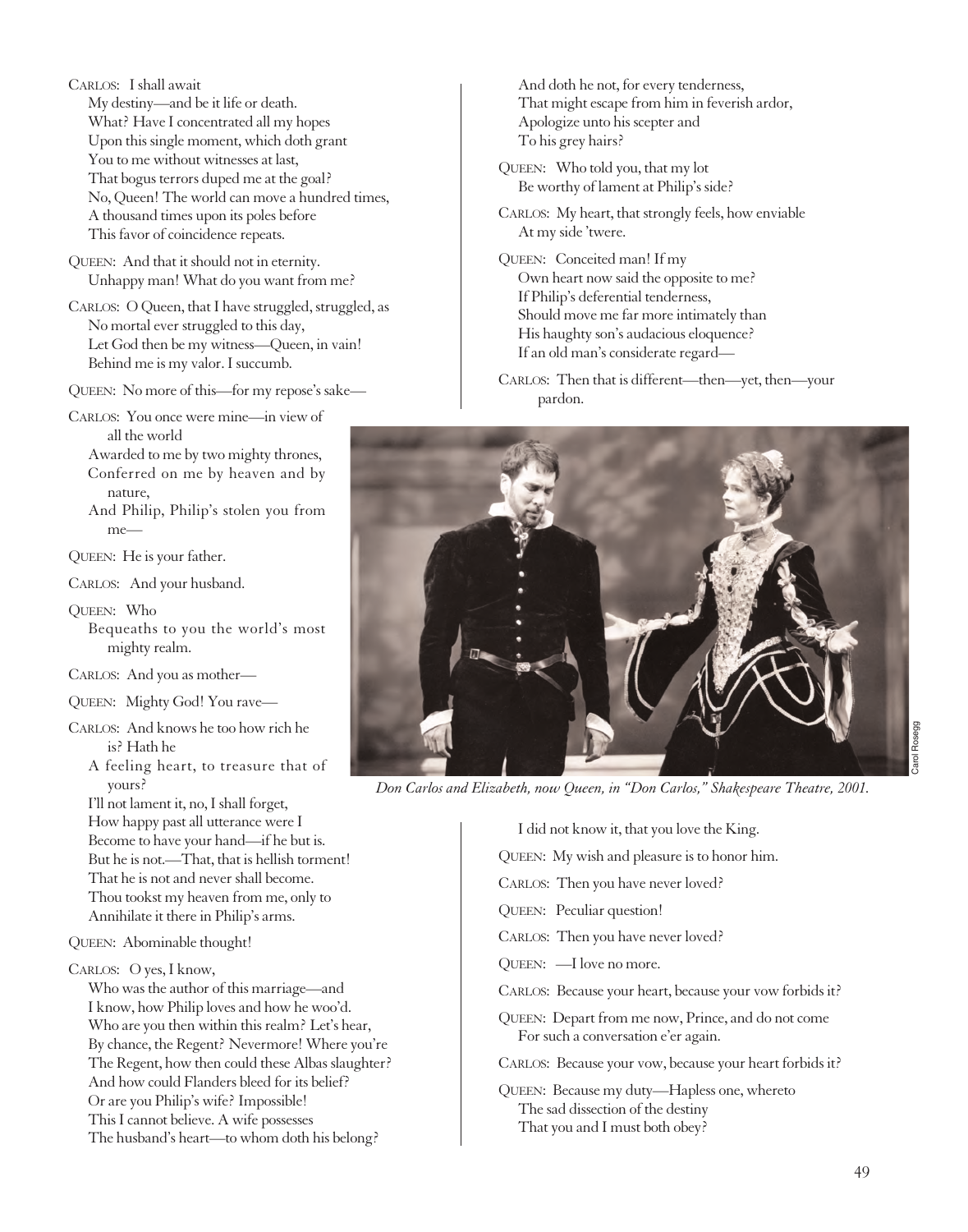CARLOS: We must? We must obey?

QUEEN: What? what is it you want With this most solemn tone?

CARLOS: So much, that Carlos

Is not disposed, to must, where he hath but To will; that Carlos is not so disposed To stay the one most miserable i'th' realm, When it should cost him but the overthrow Of laws, and nothing more, to be the one Most blissful.

QUEEN: Do I understand you now? You yet do hope? You venture it, to hope, Where every, everything's already lost?

CARLOS: I give up naught for lost except the dead.

QUEEN: On me, upon your mother, rest you hopes?—

#### (*He stands a moment blank and speechless.*) Yes, it is out. Now is It out—I feel it clear and bright, that which Should ever, ever dark remain for me. For me you're gone—gone—gone—forevermore!— And now the die is cast. You're lost to me.— Oh, Hell doth lie within this feeling! Hell Doth lie in yet another feeling, in Possessing you.—Alas! I grasp it not, And now my nerves are at the breaking point.

QUEEN: Lamentable, O precious Carl! I feel— I feel completely this, the nameless pain, That storms now in your bosom. Infinite's Your torment, like your love. Yet infinite Alike's the glory, this to overcome. Attain it, youthful hero. The reward Is worthy of this strong and lofty fighter, Is worthy of the youth, through whose heart rolls

The virtue of so many regal forbears.

Take courage, noble Prince.—The grandson of

- The mighty Carl shall start afresh to struggle,
- Where others' children end dejectedly.

CARLOS: Too late! O God! it is too late!

QUEEN: To be

- A man? O Carl! How great our virtue grows,
- When in its exercise our heart doth break!
- 'Twas high that Prov'dence placed you—higher, Prince,

Than millions of your other brothers. She,

In partiality gave to her favorite, What she from others too, and mil-

lions ask:

Did he deserve to count in Mother's womb For more already than we other mortals? Up, vindicate the equity of Heaven! Deserve to walk before the rest o'th' world, And sacrifice, what none have sacrificed!

CARLOS: That I can do as well.—to fight for you, I have a giant's strength, to lose you, none.

QUEEN: Confess it, Carlos—'tis but spitefulness And bitterness and pride, that draws your wishes So fiercely to your mother. That same love, The heart, you offer wastefully to me, Belongs to th' realms, that you should rule in days To come. You see, you squander all the goods That in your trust your ward hath held for you. Love is your greatest office. But 'til now

*Helga Zepp LaRouche with LYM, Schiller Birthday, Wiesbaden, Germany, Nov. 2003.*

(*She views him long and penetratingly—then with dignity and earnestness*) Why not then? Oh! The new elected King Can do yet more than that—can extirpate Decrees of the departed one through fire, Can fell his images, and what is more— Who should prevent him?—drag the dead one's mummy From its repose in the Escurial Into the light o'th' sun, and strew about His desecrated dust to the four winds And last, to consummate it worthily— CARLOS: For love of God, do not complete the thought!

QUEEN: At last he can yet marry with his mother.

CARLOS: Accursed son!

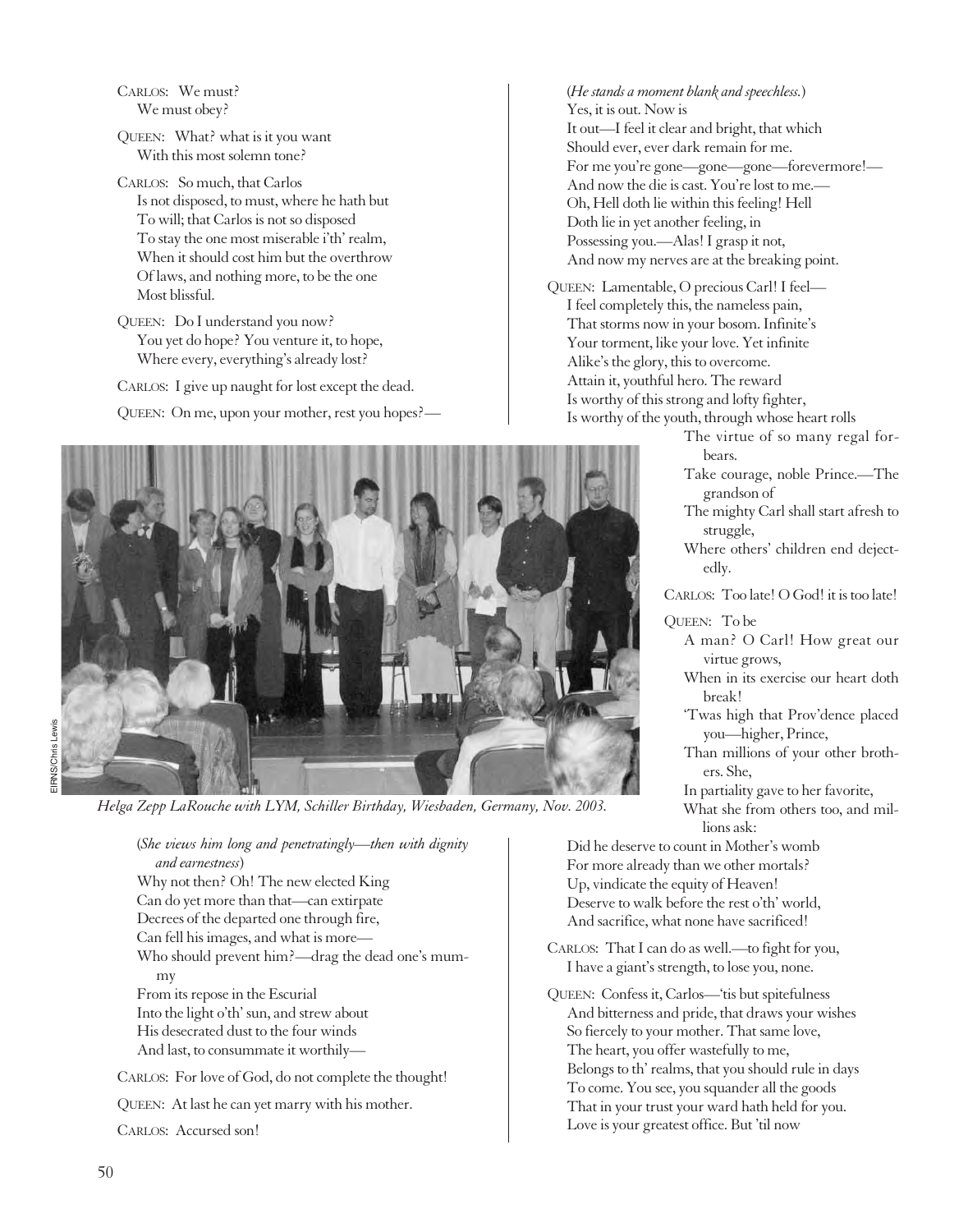It's stray'd unto your mother.—Bring it now, O, bring it now to your prospective realms And feel, instead of daggers of the conscience, Just how voluptuous 'tis to be God. Elisabeth was your first love. Be Spain Your second love! How gladly, my good Carl, Will I give way to th' loftier Beloved!

CARLOS (*throws himself, overwhelmed with feeling, at her feet*): How great you are, O Heavenly!—Yes, all

You charge me with, that shall I do!—So be't! (*He arises.*) I stand here in th' Almighty's hand and swear— And swear to you, I swear eternally— O Heaven! No! Eternal silence only, Yet not to e'er forget it.

QUEEN: How could I Demand of Carlos, what I am myself Unwilling to perform?

(*Don Carlos, Infante of Spain,* Vol. I, pp. 21-25)

#### **INTERMISSION**

**Youth:** If I understand this last scene correctly, then Elisabeth and Carlos renounced their love—for the sake of the greater cause. Carlos should later become King and

govern better than Philip. That's called self-denial—but you call Schiller the "Poet of Freedom." Where's the freedom here?

**First Speaker:** Schiller is called the "Poet of Freedom" above all, because in all his works he attempted in ever new ways to make his readers and audience internally free, and because he completely rejected every form of force, whether external or internal. Thus, for example, he begins his *History of the Revolt of The Netherlands from the Spanish Government:*

#### **Speaker C:**

One of the most remarkable among the events of state, which have made the Sixteenth century the most splendid

in the world, seems to me the establishment of The Netherlands' freedom. If the glittering deeds of gloryseeking and a destructive appetite for power lay claim to our admiration, how much more so an event, where an oppressed humanity struggles for its noblest rights, where the good cause is paired with unaccustomed powers, and the resources of resolute desperation triumph over the fearsome arts of tyranny in unequal combat. Great and comforting is the reflection, that against defiant usurpations by monarchic force, in the end a remedy is still at hand, that their most calculated designs against human freedom can be spoiled, that a bold-hearted resistance can bend low even the outstretched hand of a despot, heroic perseverance can finally exhaust his terrifying resources. Never did this truth pierce me so vividly as the history of that memorable revolt, which severed the United Netherlands forever from the Spanish crown—and on that account, I regarded it as not unworthy of the effort to set before the world this beautiful memorial of common citi-



*LYM chorus rehearsal at Los Angeles cadre school, April 2003.*

zens' strength, to awaken in the breast of my reader a joyful sense of his own individual self, and to give a new incontestable example, of what human beings can dare to hazard for the cause, and what they may accomplish by uniting together. (Vol. III, pp. 177-78)

**First Speaker:** Schiller was himself astonishingly clear that the two traditions in European philosophy—the world of sensuous knowledge alone, on the one hand, and the real world of universal principles, on the other were also connected to two completely different political systems. The oligarchical system, in which a small power-elite rules over a mass of men, consciously kept backward, he described incredibly insightfully in "The Legislation of Lycurgus and Solon":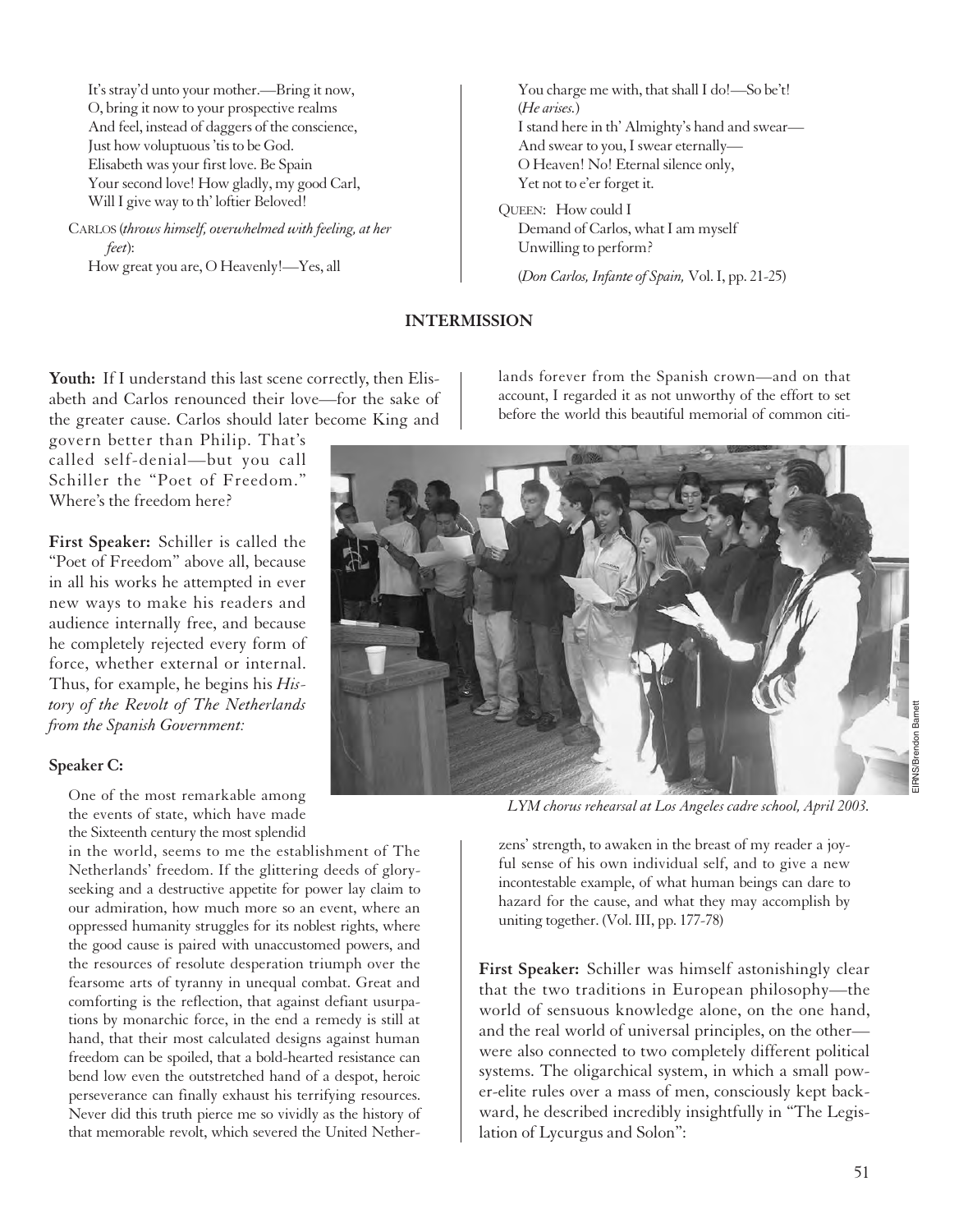#### **Speaker D:**

But if one compares the aims Lycurgus set himself with the aims of mankind, then profound disapproval must take the place of the admiration, which our first fleeting glance enticed from us. Everything may be sacrificed for the best of the state, but not that, which serves the state itself only as an instrument. The state itself is never the purpose, it is important only as the condition under which the purpose of mankind may be fulfilled, and this purpose of mankind is none other than the development of all the powers of people, i.e., progress. If the constitution of a state hinders the progress of the mind, it is contemptible and harmful, however well thought-out it may otherwise be, and however accomplished a work of its kind.

In general, we can establish a rule for judging political institutions, that they are only good and laudable, to the extent, that they bring all forces inherent in persons to flourish, to the extent, that they promote the progress of culture, or at least not hinder it. This rule applies to religious laws as well as to political ones: both are contemptible if they constrain a power of the human mind, if they impose upon the mind any sort of stagnation. . . . [S]uch a law were an assault against mankind . . . . (Vol II, pp. 283-284)

Youth: Yes, this criterion should be applied each time to one's own state—before one declares another country to be a rogue nation and invades it.

**Speaker D:** But Schiller goes even further:

Universal human emotions were smothered in Sparta in a way yet more outrageous, and the soul of all duties, respect for the species, was irrevocably lost. A law made it a duty of the Spartans to treat their slaves inhumanly, and in these unfortunate victims of butchery, humanity was cursed and abused. The Spartan Book of Laws itself preached the dangerous principle, that people be considered as means, not as ends—the foundations of natural law and morality were thereby torn asunder, by law.

All industry was banned, all science neglected, all trade with foreign peoples forbidden, everything foreign was excluded. All channels were thereby closed, through which his nation might have obtained more enlightened ideas, for the Spartan state was intended to revolve solely around itself, in perpetual uniformity, in a sad egoism. (Vol. II, p. 285)

However, we have seen that progress of the mind should be the aim of the state.

**First Speaker:** Progress of the mind as an inalienable right of mankind, that was exactly the idea, which was fought for practically for the first time in the American Revolution of 1776, and was expressed in the Declaration of Independence and the Preamble to the U.S. Constitution. This was *the* theme in the '80's of the Eighteenth century, with which all republican circles in Europe were concerned. Schiller himself at one point even wanted to emigrate to the U.S.A. and make a "great leap." In *Don Carlos,* he transferred the fight for these ideas to the Spanish court of the Sixteenth century.

**Youth:** Wait a minute, are you asserting that Schiller was thinking about the political revolutions in his own time, when he wrote *Don Carlos?* How do you know that?

**First Speaker:** Among other sources, from Schiller's "Letters on Don Carlos," where he writes about the decade in which the American Revolution was made:

Recall, dear friend, a certain discussion, which about a favorite subject of our decade—about spreading of a purer, gentler humanity, about the highest possible freedom of the individual within the state's highest blossom, in short, about the most perfect condition of man, as it in his nature and his powers lies given as achievable—among us became lively and enchanted our fantasy in one of the loveliest dreams, in which the heart revels so pleasantly.

What is not possible to fantasy? What is not permitted to a poet? Our conversation had long been forgotten, as I in the meantime made the acquaintance of the Prince of Spain; and soon I took note of this inspirited youth, that he indeed might be that one, with whom we could bring our design to realization. Thought, done! Everything found I, as through a ministering spirit, thereby played into my hands; sense of freedom in struggle with despotism, the fetters of stupidity broken asunder, thousand-year-long prejudices shaken, a nation, which reclaims its human rights, republican virtues brought into practice, brighter ideas into circulation, the minds in ferment, the hearts elevated by an inspired interest—and now, to complete the happy constellation, a beautifully organized young soul at the throne, come forth under oppression and suffering in solitary unhindered bloom. Unhappy—so we decided—must the king's son be, in whom we wanted to bring our ideal to fulfillment. (Vol. I, pp. 195-96)

#### **Speaker E:**

From the bosom of sensuality and fortune might he not have been taken; art might not yet have lain a hand on his character, the world at that time might not yet have impressed its stamp on him. But how should a regal Prince of the Sixteenth century—Philip II's son—a pupil of monks, whose hardly awakening reason is watched by such severe and sharp-sighted guardians, acquire this liberal philosophy? Behold, this too was provided for. Destiny gave him a friend—a friend in the decisive years, where the blossoms of the spirit unfold, ideals are conceived and the moral sentiment is purified—a spiritually rich, sensitive youth, over whose education itself, what hinders me, to suppose this? a favorable star hath watched . . . . An offspring of friendship thus is this bright human philosophy, which the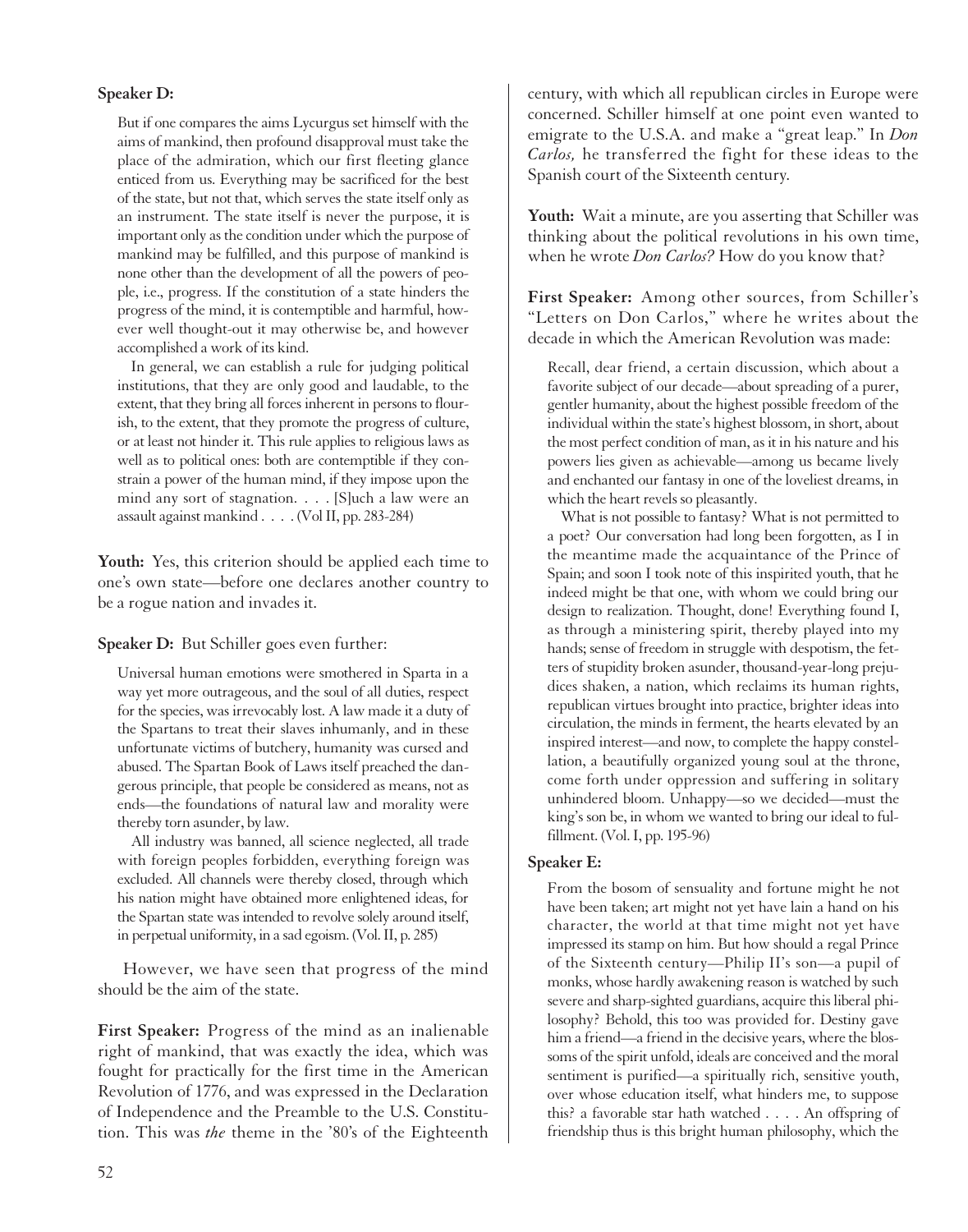Prince will bring into practice upon the throne. it clothes itself in all the charms of youth, in all the grace of poetry; with light and warmth it is deposited in his heart, it is the first bloom of his being, it is his *first love.*

Among both friends forms thus an *enthusiastic design, to bring forth the happiest condition, which is achievable to human society, and of this enthusiastic design, how it namely appears in conflict with the passion,* treats the present drama. The point was thus, to put forward a *Prince,* who should realize the highest possible ideal of civil bliss for his age. (Vol. I, pp. 196-197)

**First Speaker:** Yes, that was an important thought of Schiller's, to hold, as an adult, the dreams of his youth in respect. However, unfortunately his hope was not fulfilled, that the American Revolution would be repeated in all of Europe, first in France and then in Germany.

When, under the leadership of Lord Shelburne, the Martinists in France inspired and used, first, the Jacobin Terror, and then, the imperial plan of Napoleon, precisely to prevent such a repetition of the American Revolution in Europe, Schiller was appalled and wrote: "The great moment has found a little people, the objective chance was given, but the subjective moral possibility was lacking."

In the "Song of the Bell," Schiller describes the French Revolution thus:

#### **Speaker F:**

The Master can break up the framing With wizen'd hand, a rightful hour, But woe, whene'er in brooks a-flaming Doth free itself, the glowing ore! Blind-raging with the crash of thunder, It springs from out the bursted house, And as from jaws of hell asunder Doth spew its molten ruin out; Where senseless powers are commanding, There can no structure yet be standing, When peoples do themselves set free, There can no common welfare be.

Woe, when in womb of cities growing, In hush doth pile the fiery match, The people, chains from off it throwing, Doth its own help so frightful snatch! There to the Bell, its rope-cord pulling, Rebellion, doth it howling sound And, hallowed but for peaceful pealing, To violence doth strike aloud.

Liberty, Equality! men hear sounding, The tranquil burgher takes up arms, The streets and halls are all abounding, And roving, draw the murd'ring swarms; Then women to hyenas growing Do make with horror jester's art, Still quiv'ring, panther's teeth employing,

They rip apart the en'my's heart. Naught holy is there more, and cleaving Are bonds of pious modesty, The good its place to bad is leaving, And all the vices govern free. To rouse the lion, is dang'rous error, And ruinous is the tiger's bite, Yet is most terrible the terror Of man in his deluded state. Woe's them, who heaven's torch of lighting Unto the ever-blind do lend! it lights him not, 'tis but igniting, And land and towns to ash doth rend. (Vol. II, p. 51)

**Young Girl:** I understand that the terror destroyed the French Revolution. But how can one develop the "little generation," the "little people," so that they no longer respond in a "small-minded" way?

**First Speaker:** That was exactly the decisive question for Schiller. He was convinced that from then on, every improvement in the political domain would only be possible through the ennoblement of the individual.

Young Girl: But how is this ennoblement supposed to occur?

**First Speaker:** Schiller found that Classical art must play a decisive roll: the theater, for example, or the stage. The public could grapple with the great subjects of humanity in great historical dramas.

**Youth:** Stated simply, Schiller also left something in writing about this.

**Speaker D:** That is so. In his writing on "Theater Considered as a Moral Institution," it says:

One noteworthy class of men has special grounds for giving particular thanks to the stage. Only here do the world's mighty men hear what they never or rarely hear elsewhere: Truth. And here they see what they never or rarely see: Man.

Thus is the great and varied service done to our moral culture by the better-developed stage; the full enlightenment of our intellect is no less indebted to it. Here, in this lofty sphere, the great mind, the fiery patriot first discovers how he can fully wield its powers.

Such a person lets all previous generations pass in review, weighing nation against nation, century against century, and finds how slavishly the great majority of the people are ever languishing in the chains of prejudice and opinion, which eternally foil their strivings for happiness; he finds that the pure radiance of truth illumines only a few isolated minds, who probably had to purchase that small gain at the cost of a lifetime's labors. . . .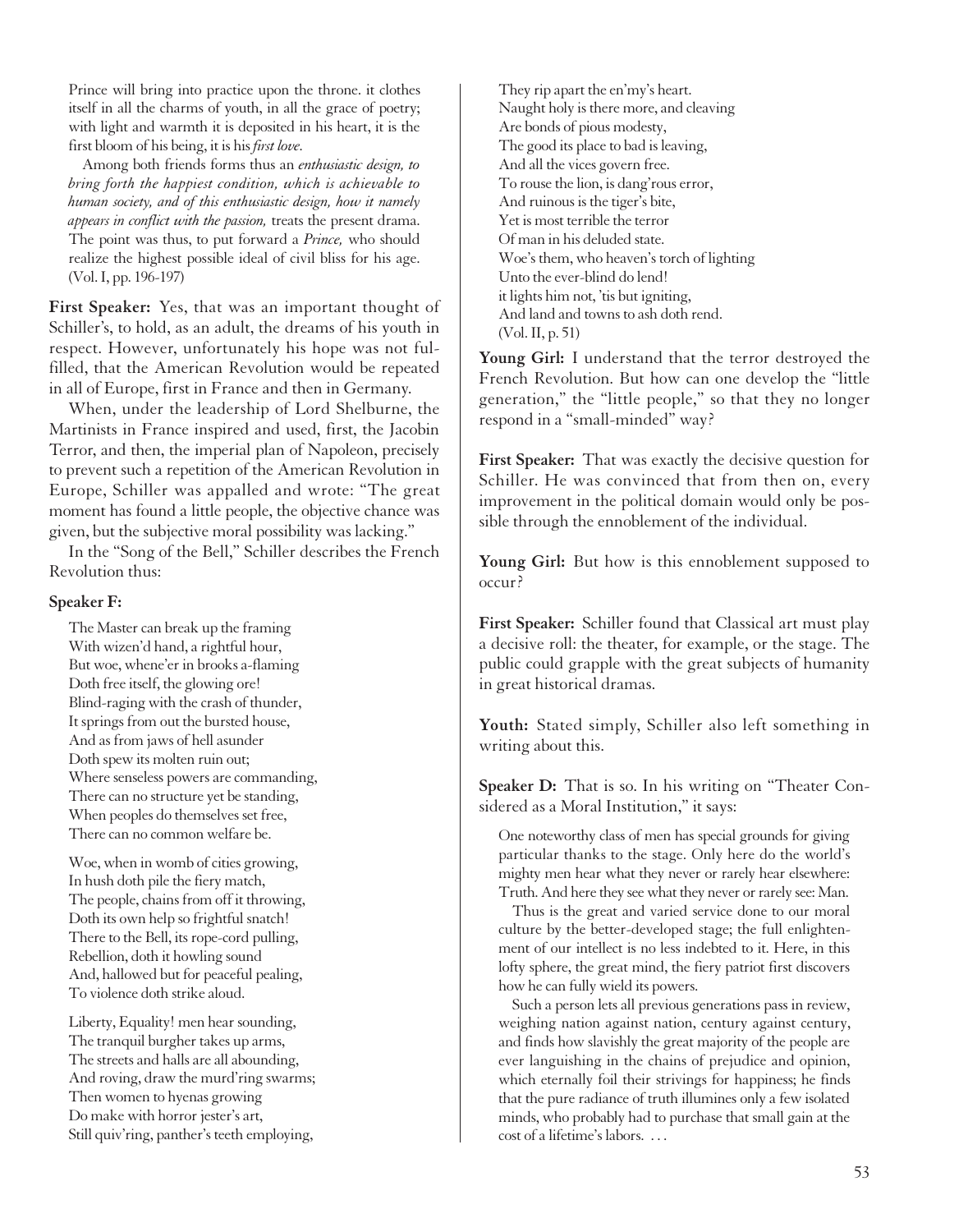The theater is the common channel through which the light of wisdom streams down from the thoughtful, better part of society, spreading thence in mild beams throughout the entire state. More correct notions, more refined precepts, purer emotions flow from here into the veins of the population; the clouds of barbarism and gloomy superstition disperse; night yields to triumphant light. (Vol. I, p. 216)

#### **Speaker G:**

But its sphere of influence is greater still. The stage is, more than any other public institution, a school of practical wisdom, a guide to our daily lives, an infallible key to the most secret accesses of the human soul. (Vol. I, p. 214)

The theater sheds light not only on man and his character,



but also on his destiny, and teaches us the great art of facing it bravely. . . . We have already come a long way, if the inevitable does not catch us wholly unprepared, if our courage and resourcefulness have already been tested by similar events, and our heart has been hardened for its blow.

The stage brings before us a rich array of human woes. It artfully involves us in the troubles of others, and rewards us for this momentary pain with tears of delight and a splendid increase in our courage and experience. In its company, we follow the forsaken Ariadne through echoing Naxos; we descend into Ugolino's tower of starvation; we ascend the frightful scaffold, and witness the solemn hour of death. . . . [N]ow that he must die, the intimidated Moor finally drops his treacherous sophistry. . . .

But, not satisfied with merely acquainting us with the fates of mankind, the stage also teaches us to be more just toward the victim of misfortune, and to judge him more leniently. For, only once we can plumb the depths of his

tormented soul, are we entitled to pass judgment on him. (Vol. I, p. 215)

**First Speaker:** Gotthold Lessing had already developed this idea, that in great Classical drama we can practice our emotions, as it were, in a playful manner, and thus we are then prepared in actual life, when we are forced to make sudden decisions which would otherwise strike us unprepared. And Schiller had the following to say about it:

#### **Speaker G:**

The pathetic is an artificial misfortune, and like the true misfortune, it places us in *direct contact* with the spiritual law that rules in our bosom. However, true misfortune selects its man and its time not always well: it often surpris-

> es us defenseless and, what is even worse, it often makes us defenseless. The artificial misfortune of the pathetic, on the contrary, finds us in full armament, and because it is merely imagined, so the independent principle in our soul gains room, to assert its absolute independence. . . . The pathetic, one can therefore say, is an inoculation against unavoidable fate, whereby it deprives it of its malignancy, and the assault of the same is led to the strong side of man.

> Therefore, away with the false understanding forbearance and the careless, overindulged taste, which throws a veil over the earnest face of necessity and, in order to place itself in the favor of the senses, invents a harmony between well-being and good conduct, of which no traces appear in the real world. Let evil destiny show itself to

us face to face. Not in the ignorance of the danger surrounding us—for this must ultimately cease—only in the acquaintance with the same is there salvation for us. To this acquaintance we are now helped by the terrible, glorious spectacle of all destructive and again creative and again destructive alteration—of the now slowly undermining, now swiftly invading ruin, we are helped by the pathetical portraits of humanity wrestling with fate, of the irresistible flight of good fortune, of deceived security, of triumphant injustice, and of defeated innocence, which history establishes in ample measure and the tragic art through imitation brings before our eyes.

For where were those who, with a not entirely neglected moral predisposition, can read of the tenacious and yet futile fight of Mithridates, of the collapse of the cities of Syracuse and Carthage, and can dwell on such scenes, without paying homage to the earnest law of necessity with a shudder, momentarily reining in his desires and, affected by this eternal unfaithfulness of everything sensuous, striv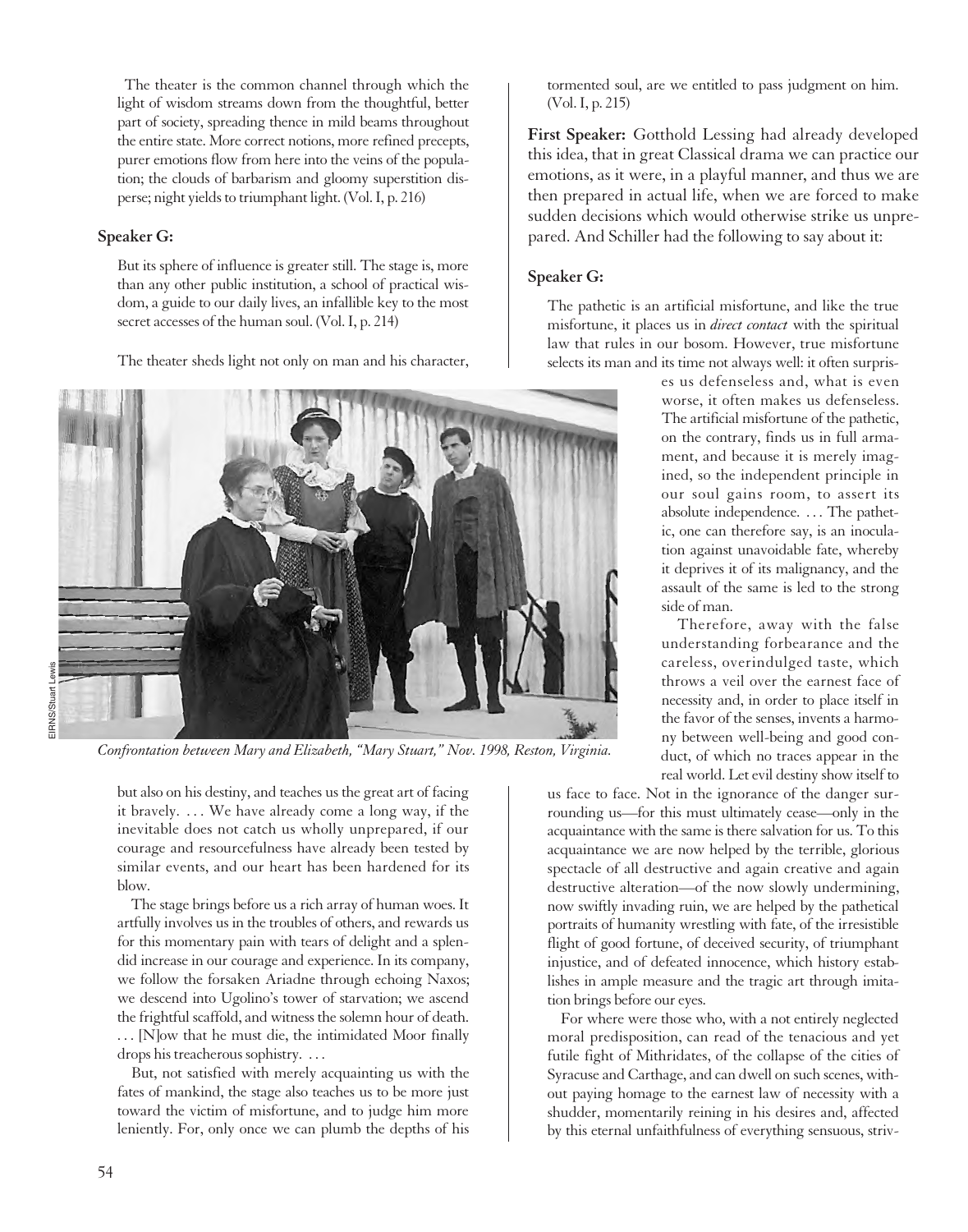ing in his bosom after the persevering? The ability to feel the sublime is therefore one of the most glorious predispositions in the nature of man, which, both because of its origin from the independent capacity of thinking and of the will, deserves our attention, and also because of its influence upon moral man, deserves the most perfect development.

The beautiful is merely well-deserved of man, the sublime of the pure demon in him; and because it is once our determination, even in all sensuous limitations to conform to the law book of the pure mind, so must the sublime be added to the beautiful, in order to make the aesthetical education a complete whole and to enlarge the sensibility of the human heart to the entire extent of our determination, and therefore also beyond the world of sense. ("On the Sublime," Vol. III, pp. 268-269)

Youth: So, Beauty and the sublime must come together. And that should occur in art?

**Speaker D:** Of course, in art, as Schiller understands it:

True art, however, does not aim merely at a temporary play; it seriously intends not to transpose a person into a merely momentary dream of freedom, but to make him really and in fact free, and to accomplish this by awakening in him a force, exercising it and developing it, to thrust the sensuous world, which otherwise only presses upon us as crude material, bearing down upon us as a blind power, into an objective distance, to transpose it into a free work of our mind, and to achieve mastery over the material with ideas. ("On the Employment of the Chorus in Tragedy," Vol. IV, p. 309)

**Young Girl:** That's it: Rule the material through ideas!

**Speaker A:** Schiller had in general the most beautiful image of man, and a clear idea of the meaning of life. In the "Aesthetical Letters," he develops the idea of the individual and the state, similar to the way he develops it in "Lycurgus and Solon":

Every individual man, one can say, carries by predisposition and destiny, a purely ideal man within himself, to agree with whose immutable unity in all his alterations is the great task of his existence. This pure man, who gives himself to be recognized more or less distinctly in every subject, is represented through the state; the objective and as it were canonical form, in which the multiplicity of the subjects strives to unite itself. Now, however, let two different ways be considered, how the man in time can coincide with the man in the idea, hence just as many, how the state can

maintain itself in the individual, either thereby, that the pure man suppresses the empirical, that the state abolishes the individual; or thereby, that the individual becomes the state, that the man of time ennobles himself to the man in the idea. (Vol I, p. 228)

**First Speaker:** That is the same idea, of which Posa speaks in his dialogue with King Philip: "Be a King of a million kings!" If each man develops his full potential, then there is an inner harmony on the highest level! But that also requires, that an ever greater part of the population doesn't remain on the lower level of purely sensuous experience, but rather, learns to feel and think sublimely.

Youth: And what's that—to feel and think sublimely?



*Confrontation between Mary and Elizabeth, "Mary Stuart," Nov. 1998, Reston, Virginia.*

#### **Speaker E:**

Our intelligible self, that in us, which is not nature, must then distinguish itself from the sensuous part of our being and must become conscious of its self-reliance, its independence from everything, which can affect the physical nature, in short, its freedom.

This freedom is, however, by all means only moral, not physical. Not through our natural powers, not through our understanding, not as sensuous beings, may we feel ourselves superior to fearsome objects; for then our safety would always depend upon physical, thus empirical causes and therefore always remain dependent upon nature. Rather it must be completely indifferent, how we as sensuous beings fare thereby and our freedom must merely consist in that we do not at all hold our physical condition, which can be determined through nature, to be our self, but rather as something regarded as external and foreign, which has no influence on our moral person.

Great is he, who overcomes what is fearsome. Sublime is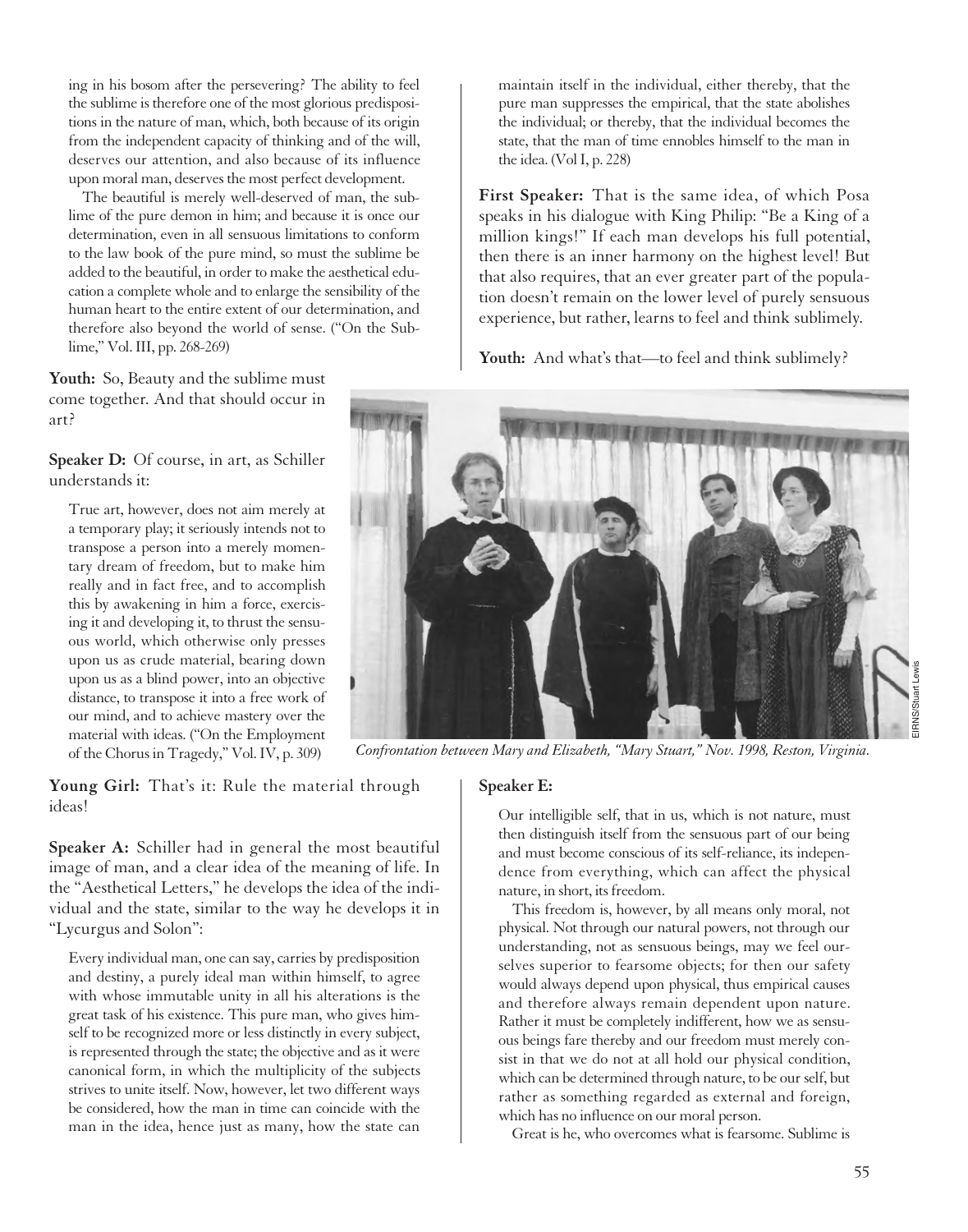he, who even as he himself perishes, does not fear it. ("Of the Sublime")

Youth: I imagine that that's rather difficult. How does one achieve it—only by going to the theater?

**First Speaker:** Besides great historical drama, it is also the study of universal history itself, which helps a person succeed in transcending the narrowness of his physical existence. It helps him to find his identity in immortality. Schiller said that to his students in his address on "Universal History":

#### **Speaker C:**

Even that we found ourselves together here at this



*Scene from "William Tell," LYM cadre school, San Bernadino, California, July 2001.*

moment, found ourselves together with this degree of national culture, with this language these manners, these civil benefits, this degree of freedom of conscience, is the result perhaps of all previous events in the world: The entirety of world history, at least, were necessary to explain this single moment. For us to have met here as Christians, this religion had to be prepared by countless revolutions, had to go forth from Judaism, had to have found the Roman state exactly as it found it, to spread in a rapid and victorious course over the world, and to ascend finally even the throne of the Caesars. Our raw forefathers in the Thuringian forests had to have been defeated by the superior strength of the Franks in order to adopt their religion. Through its own increasing wealth, through the ignorance of the people, and through the weakness of their rulers, the clergy had to have been tempted and favored to misuse its reputation, and to transform its silent power over the conscience into a secular sword. (Vol. II, pp. 263-264)

#### **Speaker B:**

For us to have assembled here as Protestant Christians, the hierarchy had to have poured out all its atrocities upon the human species in a Gregory and Innocent, so that the rampant depravity of moral standards and the crying scandal of spiritual despotism could embolden an intrepid Augustinian monk to give the signal for the revolt, and to snatch half of Europe away from the Roman hierarchy. For this to have happened, the weapons of our princes had to wrest a religious peace from Charles V; a Gustavus Adolphus had to have avenged the breach of this peace, and establish a new universal peace for centuries. Cities in Italy and Germany had to have risen up to open their gates to industry, break the chains of serfdom, wrest the scepter out of the hands of ignorant tyrants, and gain respect for themselves through a militant Hanseatic League, in order that trade

> and commerce should flourish, and superfluity to have called forth the arts of joy, so that the nation should have honored the useful husbandman, and a long-lasting happiness for mankind should have ripened in the beneficent middle class, the creator of our entire culture. (Vol. II, p. 264)

#### **Speaker C:**

For our mind to have wrested itself free of the ignorance in which spiritual and secular compulsion held it enchained, the longsuppressed germ of scholarship had to have burst forth again among its most enraged persecutors, and an Al Mamun had to have paid the spoils to the sciences, which an Omar had extorted from them. The unbearable misery of barbarism had to have driven our ancestors forth from the bloody judgments of God and into human courts of law, devastating plagues had to

have called medicine run astray back to the study of nature . . . . The depressed spirit of the Nordic barbarian had to have uplifted itself to Greek and Roman models, and erudition had to have concluded an alliance with the Muses and Graces, should it ever find a way to the heart and deserve the name of sculptor of man.— But, had Greece given birth to a Thucydides, a Plato, an Aristotle, had Rome given birth to a Horace, a Cicero, a Virgil and Livy, were these two nations not to have ascended to those heights of political wealth to which they indeed attained? In a word, if their entire history had not preceded them? (Vol. II, pp. 264-265)

#### **Speaker B:**

How many inventions, discoveries, state and church revolutions had to conspire to lend growth and dissemination to these new, still tender sprouts of science and art! How many wars had to be waged, how many alliances concluded,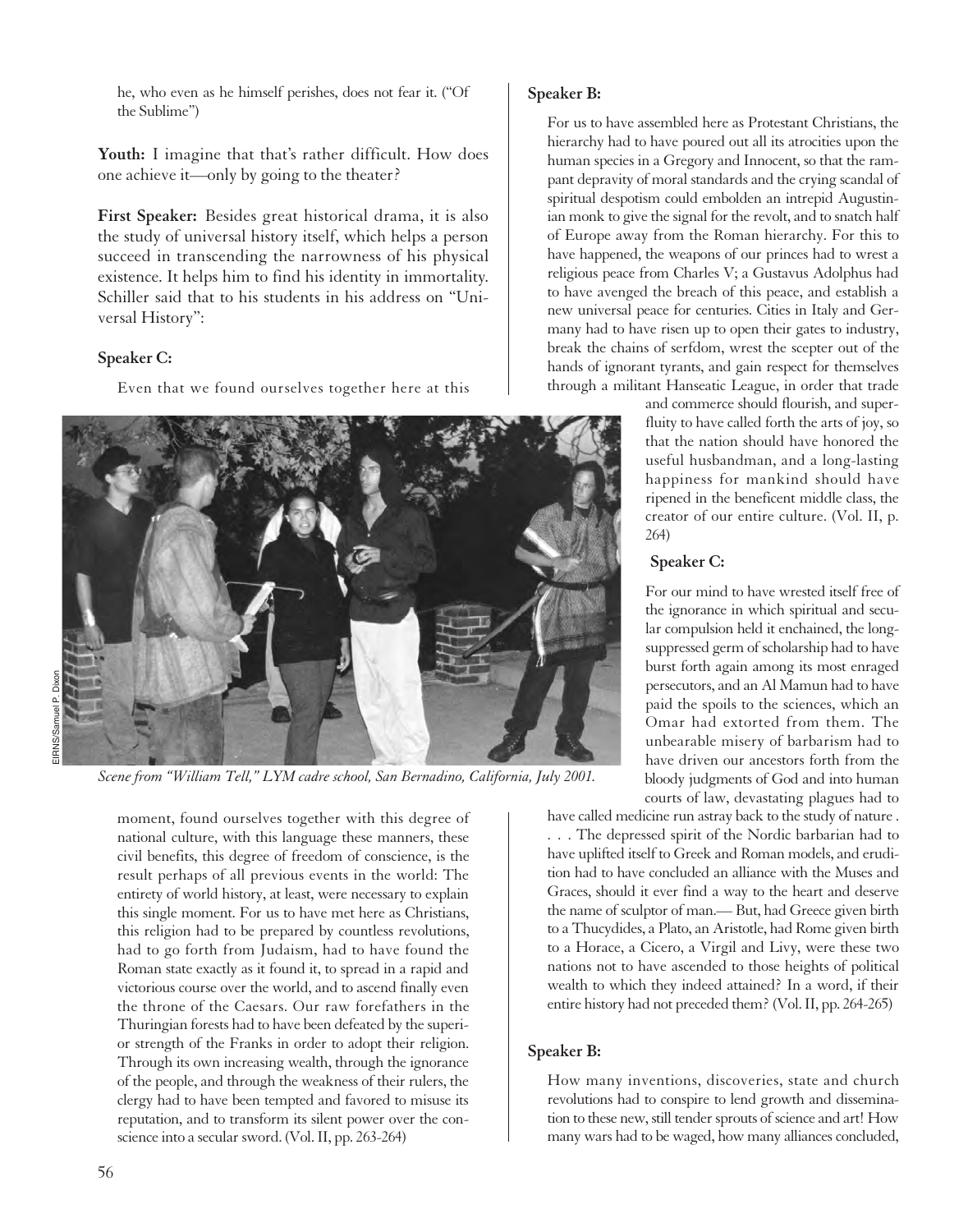sundered, and become newly concluded to finally bring Europe to the principle of peace, which alone grants nations, as well as their citizens, to direct their attention to themselves, and to join their energies to a reasonable purpose!

Even in the most everyday activities of civil life, we cannot avoid becoming indebted to centuries past; the most diverse periods of mankind contribute to our culture in the same way as the most remote regions of the world contribute to our luxury. The clothes we wear, the spices in our food, and the price for which we buy them, many of our strongest medicines, and also many new tools of our destruction—do they not presuppose a Columbus who discovered America, a Vasco da Gama who circumnavigated the tip of Africa?

There is thus a long chain of events pulling us from the present moment aloft toward the beginning of the human species, the which intertwine as cause and effect. (Vol. II, p. 265)

**Young Girl:** So, there existed long ago a dialogue of cultures in universal history!

#### **Speaker C:**

All preceding ages, without knowing it or aiming at it, have striven to bring about our human century. Ours are all the treasures which diligence and genius, reason and experience, have finally brought home in the long age of the world. Only from history will you learn to set a value on the goods from which habit and unchallenged possession so easily deprive our gratitude; priceless, precious goods, upon which the blood of the best and the most noble clings, goods which had to be won by the hard work of so many generations!

And who among you, in whom a bright spirit is conjugated with a feeling heart, could bear this high obligation in mind,

without a silent wish being aroused in him to pay that debt to coming generations which he can no longer discharge to those past? A noble desire must glow in us to also make a contribution out of our means to this rich bequest of truth, morality, and freedom which we received from the world past, and which we must surrender once more, richly enlarged, to the world to come, and in this eternal chain which winds itself through all human generations, to make firm our ephemeral existence.

However different the destinies may be which await you in society, all of you can contribute something to this! A path toward immortality has been opened up to every achievement, to the true immortality, I mean, where the deed lives and rushes onward, even if the name of the author should remain behind. ("Universal History," Vol. II, pp. 271-272)

**Youth:** Okay, the idea of universal history is clear. But

how did Schiller understand freedom?

**First Speaker:** Only he who casts from himself the "fear of the earthly," only he who believes in universal principles, which transcend the narrow dimension of his own life—and therefore is sublime—is actually free. Schiller gained confidence that this were possible, from his profound conviction that the cosmic order is subject to the same lawfulness as the human soul.

#### **Speaker F:**

The universe is a thought of God. After this ideal mental image stepped over into reality . . . [it] is the vocation of all thinking beings, to find once again the first design in this existing whole, to seek out the rule in the machine, the uni-



*LYM East Coast chorus, ICLC/Schiller Institute conference, Washington, D.C., Feb. 2003.*

ty in the composition, the law in the phenomenon and to pass backward from the structure to its founding design. Therefore, for me there is a single appearance in nature, the thinking Being. ("Philosophical Letters: Theosophy of Julius," Vol. III, p. 206)

Harmony, truth, order, beauty, excellence give me joy, because they place me into the active condition of their inventor, of their possessor, because they betray to me the presence of a rational, feeling Being, and let me divine my relationship with this Being. A new experience in this realm of truth, gravitation, the discovered circulation of the blood, the natural system of Linnaeus, signify to me . . . only the reflection of one spirit, a new acquaintance with a being similar to me. I confer with the infinite through the instrument of nature, through the history of the world—I read the soul of the Artist in his Apollo. (Vol. III, p. 207)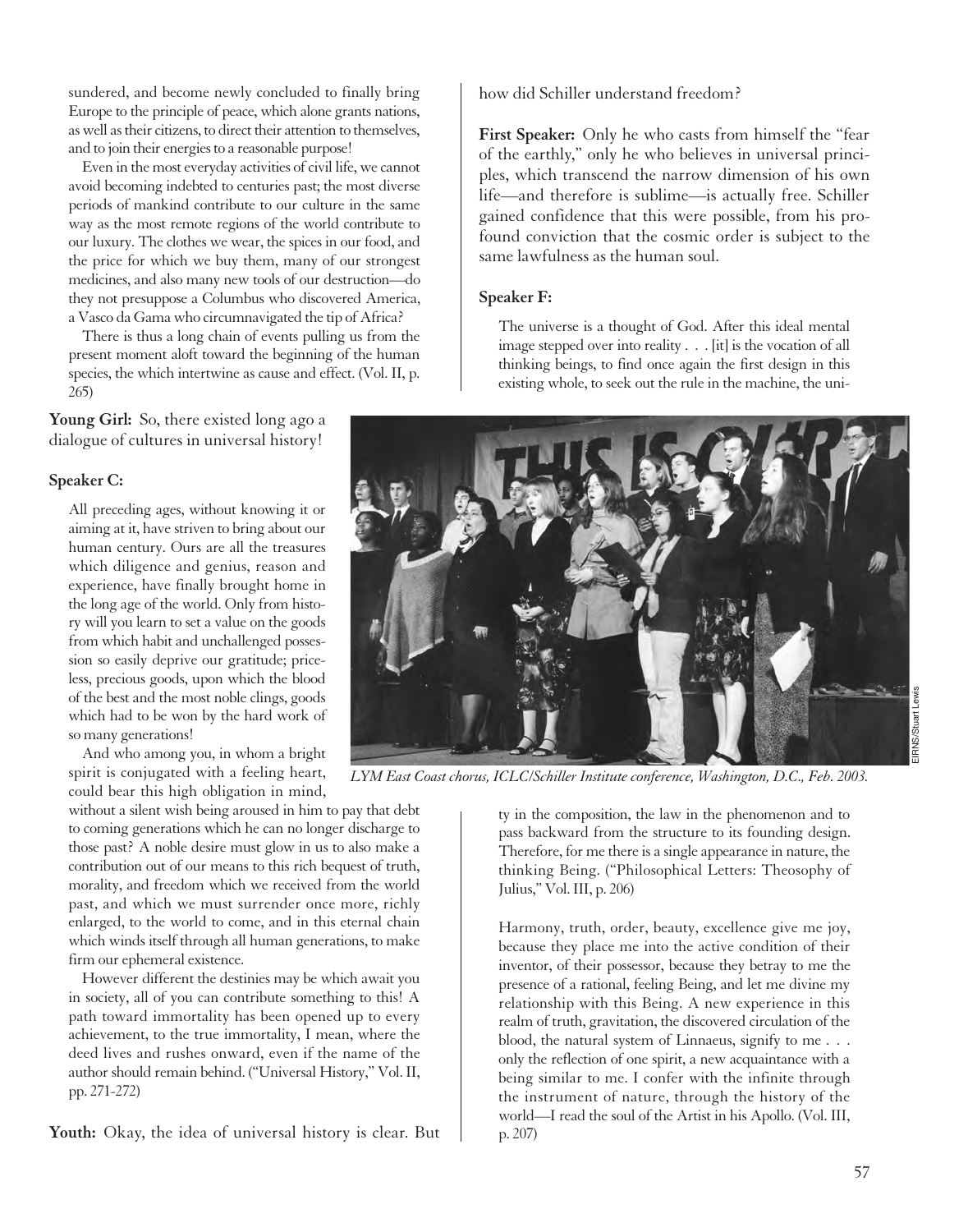**Speaker E:** That is the same idea, as in the poem, "Columbus"!

Steer, courageous sailor! Although the wit may deride you, And the skipper at th' helm lower his indolent hand— Ever, ever to th' West! There *must* the coast be appearing, Lies it yet clearly and lies shimm'ring before your mind's eye.

Trust in the guiding God and follow the silent ocean, Were it not yet, it would climb now from the billows aloft. With Genius stands nature in everlasting union, What is promised by th' one, surely the other fulfills.

Young Girl: But, how does one become a genius, a man of genius?

**First Speaker:** In fact, only a person can think thus, who has educated his emotions up to the level of reason. And that is *agape*, love. Schiller was still quite young, when he developed this thought:

#### **Speaker F:**

Now, best Raphael, let me look around. The height has been scaled, the fog has fallen, as in a blossoming landscape I stand in the midst of the immeasurable. A purer sunlight has refined all my concepts.

Love therefore—the most beautiful phenomenon in the soul-filled creation, the omnipotent magnet in the spiritual world, the source of devotion and of the most sublime virtue—Love is only the reflection of this single original power, an attraction of the excellent, grounded upon an instantaneous exchange of the personality, a confusion of the beings.

When I hate, so take I something from myself; when I love, so become I so much the richer, by what I love. Forgiveness is the recovery of an alienated property—hatred of man a prolonged suicide; egoism the highest poverty of a created being.

When Raphael stole away from my last embrace, my soul was torn apart, and I cry at the loss of my more beautiful half. (Vol. III, pp. 210-211)

**Youth:** Who, then, is Raphael?

**First Speaker:** Raphael is the friend, to whom Schiller directed his "Philosophical Letters." Listen further; the most important thing comes first:

But love has brought forth effects, which seem to contradict its nature.

Is it thinkable, that I enlarge mine own happiness through a sacrifice, which I offer for the happiness of others—but also then, when this sacrifice is my life? And history has examples of such sacrifice—and I feel it lively, that it should cost me nothing, to die for Raphael's deliverance. How is it possible, that we regard death as a means to

enlarge the sum of our enjoyments? How can the cessation of my existence agree with the enrichment of my being?

The assumption of an immortality lifts this contradiction—but it also distorts forever the high gracefulness of this appearance. Consideration of a rewarding future excludes love. There must be a virtue, which suffices even without the belief in immortality, which effects the same sacrifice even at the danger of annihilation.

It is indeed ennobling to the human soul, to sacrifice the present advantage for the eternal—it is the noblest degree of egoism,—but egoism and love separate mankind into two highly dissimilar races, whose boundaries never flow into one another. Egoism erects its center in itself; love plants it outside of itself in the axis of the eternal whole. Love aims at unity, egoism is solitude. Love is the co-governing citizen of a blossoming free state, egoism a despot in a ravaged creation. Egoism sows for gratitude, love for ingratitude. Loves gives, egoism lends—regardless in front of the throne of the judging truth, whether for the enjoyment of the next-following moment, or with the view toward a martyr's crown—regardless, whether the tributes fall in this life or in the other!

Think thee of a truth, my Raphael, which benefits the whole human species into distant centuries—add thereto, this truth condemns its confessor to death, this truth can only be proven, only be believed, if he dies. Think thee then of the man with the bright, encompassing, sunny look of genius, with the flaming wheel of enthusiasm, with the wholly sublime predisposition to love. Let the complete ideal of this great effect climb aloft in his soul—let pass to him in a faint presentiment all the happy ones, whom he shall create—let the present and the future press together at the same time in his spirit—and now answer thee, does this man require the assignment to another life?

The sum of all these perceptions will become confused with his personality, will flow together into one with his I. The human species, of which he now thinks, is he himself. It is one body, in which his life, forgotten and dispensable, swims like a drop of blood—how quickly will he shed it for his health! (Vol. III, pp. 213-14)

Young Girl: How old was Schiller when he wrote that?

**First Speaker:** He was just twenty years old. And he had already achieved the level of the sublime, when a man identifies himself with the fate of mankind.

**Speaker A:** Later, in his Classical period, Schiller expressed this same thought:

We call it a beautiful soul, when moral sentiment has assured itself of all emotions of a person ultimately to that degree, that it may abandon the guidance of the will to emotions, and never run danger of being in contradiction with its own decisions. Hence, in a beautiful soul individual deeds are not properly moral, rather, the entire character is. . . . With such ease, as if mere instinct were acting out of it, it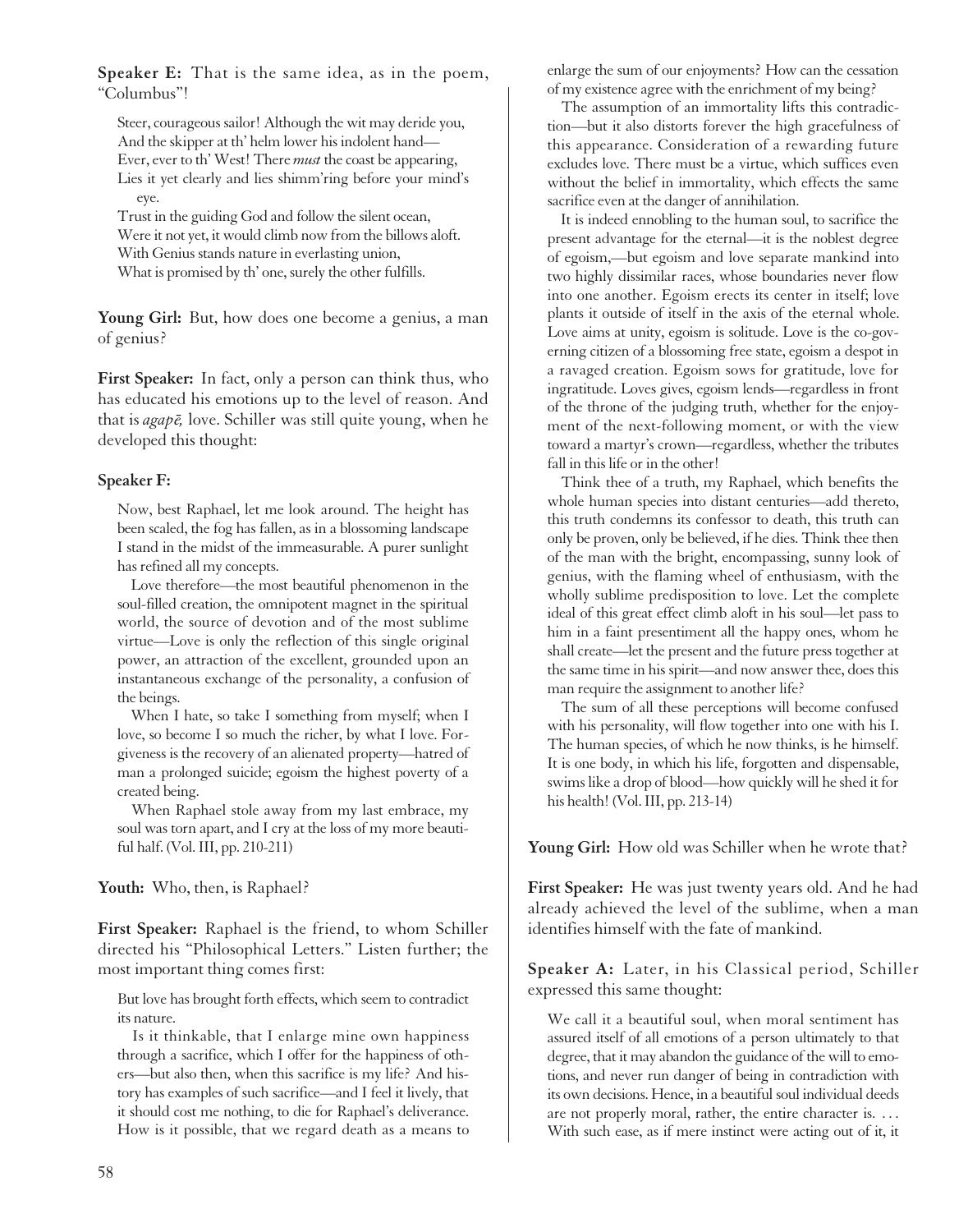carries out the most painful duties of humanity, and the most heroic sacrifice which it exacts from natural impulse comes to view like a voluntary effect of just this impulse. Hence, the beautiful soul knows nothing of the beauty of its deeds, and it no longer occurs to it, that one could act or feel differently; a trained student of moral rules, on the other hand, just as the word of the master requires of him, will be prepared at every moment to give the strictest account of the relationship of his action to the law. His life will be like a drawing, where one sees the rules marked by harsh strokes, such as, at best, an apprentice of the principles of art might learn. But in a beautiful life, as in a painting by Titian, all of those cutting border lines have vanished, and yet the whole form issues forth the more true, vital and harmonious.

It is thus in a beautiful soul, that sensuousness and reason, duty and inclination harmonize, and grace is its epiphany. ("On Grace and Dignity," Vol II, p. 368)

Youth: What was it Goethe said when Schiller had just died?—"For he was ours!" And what do we young people say today? Schiller's ideas are the over-all best that we can find in German culture and history. And therefore we say: "He *is* ours."

\*\*\*

*The following Schiller poems should be recited by youth: "Words of Faith" (Vol. I), "Breadth and Depth" (Vol. I), "Words of Delusion" (Vol. I), "Longing" (Vol. III), "The Maid of Orleans" (Vol. I), "The Pledge" (Vol. IV).*

#### **Words of Faith**

I'll name you three content-laden words; From mouth to mouth they are chasing, But not from outside of us do they emerge—

'Tis words from the heart we are facing. Mankind is of all his value bereft If in these three words no faith is left.

Man was created free—*is* free E'en though he were born in shackles. Do not be deceived by the rabble's bray

Or idiots' abusive cackles. Before the slave, when his chains he doth break, Before the man who's free, O do not quake!

And virtue—this is no meaningless sound— Can be practiced each day if we trouble: And much as we tend to go stumbling around,

Toward paradise, too, can we struggle. And what no logician's logic can see The child-like mind sees obviously.

And one God there is, a Will divine,

However man's own will may waver; Supremely above all space and all time

The living Idea moves forever. And though all's e'er-changing in form and in scene, Within that change rests a spirit serene.

Keep these three content-laden words; From mouth to mouth implant them.

And if from without they do not emerge, Then your innermost soul must grant them. Mankind is never of value bereft As long as his faith in these three words is left.

\*\*\*

#### **Breadth and Depth**

There glitter many in the world, Who all things respond to so witting, And where what's charming, and where pleasure-filled,

One ascertains answers quite fitting; You'd think, had you heard them 'loud confide, That they had actually conquered the bride.

Yet go they from the world quite still, Their lives were wasted sadly; Who any excellence gaineth will, Who'd bring forth greatness so gladly, Must concentrate so still and tight In tiniest point the highest might.

The trunk doth rise into the air With uppish branches in splendor, The flutt'ring leaves breathe a scent so fair, Yet they can the fruit not engender; The seed alone i'th' space so wee Conceals the pride o'th' forest, the tree.

\*\*\*

#### **Words of Delusion**

Three words doth man hear, with meaning full In good and in best mouths extolling; They sound off but idly, their ring is null, They can not give any consoling. And mankind doth forfeit this life's own fruit, As long as mere shadows are his pursuit.

As long he trusts in the Goldenest Age, Where the righteous, the good conquer evil— The righteous, the good in battle e'er rage, N'er will he vanquish the Devil, And thou strangle him not in the air that's blue, E'er grows in him strength from the earth anew.

As long he trusts, that a coquettish chance Is with nobleness bound up in spirit— The evil she trails with loving glance, Not the earth will the good men inherit. He is a stranger, he goes to roam And seeks an everlasting home.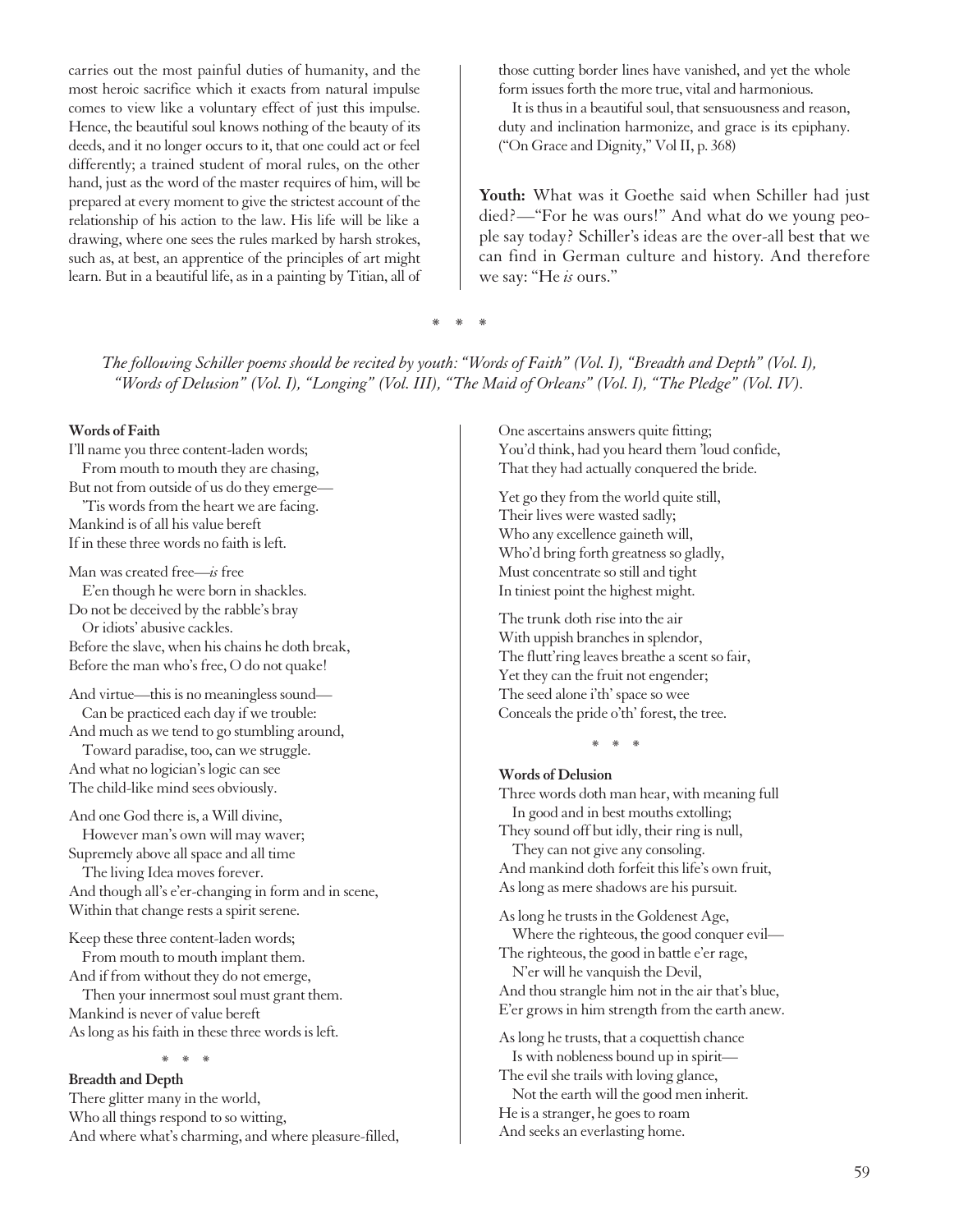As long he trusts, that mere logic can grasp The truth that is ever shining, Then her veil lifts not any mere mortal clasp, We're left but supposing, divining. Thou'd 'prison the soul in an empty sound, But it wanders off in the storm unbound.

So, noble soul, from delusion tear thee, And to heavenly trust be most faithful! What no ear doth hear, what the eyes do not see, It is this that's the beauteous, the truthful! It is not outside, there fools do implore, It is in you, you bring it forth evermore.

\*\*\*

#### **Longing**

Ah! from out this gloomy hollow, By the chilling mists oppressed, Could I find a path to follow, Ah! I'd feel myself so blessed! Yonder glimpse I hilled dominions, Young and green eternally! Had I wings with supple pinions, Thither to the hills I'd flee.

Dulcet concords hear I ringing, Strains of sweet celestial calm, And the tranquil breeze is bringing Me its sweetly fragrant balm. Golden fruits I see there glowing, Bobbing 'midst the leaf and root, And the flowers yonder growing Will not be the winter's loot.

Oh, it must be fine to wander In eternal sunshine free, And the air in highlands yonder, How refreshing must it be! Yet the current's raging daunts me, Which between doth madly roll, And the torrent rises sharply, To the horror of my soul.

I perceive a small boat swaying, Ah! but look! no helmsman's there. Quickly in and no delaying! For her sails are live with air. Now you must have faith and daring, For the gods accord no bond, Only wonder can you carry To the lovely wonderland.

\*\*\*

**The Maid of Orleans** The noble image of mankind to sully, Contempt doth roll thee in the deepest dust; Wit wageth war eternally on Beauty, In angel and in God it holds no trust;

To rob the heart o' her treasures he intendeth, Illusion he besets and faith offendeth.

Yet, like thyself, from childlike generation, A shepherdess like thou of piety, To thee doth poetry extend her godly sanction, To the eternal stars she swings with thee; Within a halo she doth thee encircle— The heart form'd thee! Thou wilt live on immortal.

The world doth love, the radiant to dirty And the sublime to drag i'th' dust below; Yet have no fear! There still are hearts of beauty, Which for the high, the glorious do glow. The noisy market Momus may make mirthful, A nobler mind loves forms which are more noble.

\*\*\*

#### **The Pledge**

To Dionysius, the tyrant, would sneak Damon, concealing a dagger; He's slapped by the guards in a fetter. "What would you do with that dagger, speak!" Demands the despot, his visage bleak. "I would free the state from a tyrant!" "For that, on the cross be repentant."

"I am," he replies, "ready to die And do not beseech you to spare me, But if you would show me mercy, I ask you to let three days go by, 'Til my sister her marriage bonds may tie, I'll leave you my friend, in bondage, If I flee, his life is hostage."

The King then smiles with malice in his face, And speaks after thinking just briefly: "Three days I'll give for your journey. But beware! If you've used up your days of grace, Before you've returned to me from that place, Then he must to death be committed, But your sentence will be remitted."

And he comes to his friend: "The King bids, that I Must pay by crucifixion For my wrongful act of passion, But he will let three days go by, 'Til my sister her marriage bonds may tie, So stay as my pledge, 'til I hasten Back to you, your bonds to unfasten."

And the true friend embraces him silently And goes to the tyrant in submission, The other goes hence on his mission. And before the sun rises upon the third day, He quickly gives his sister in marriage away, Hurries home, with anxious spirit, That he stay not beyond the time limit.